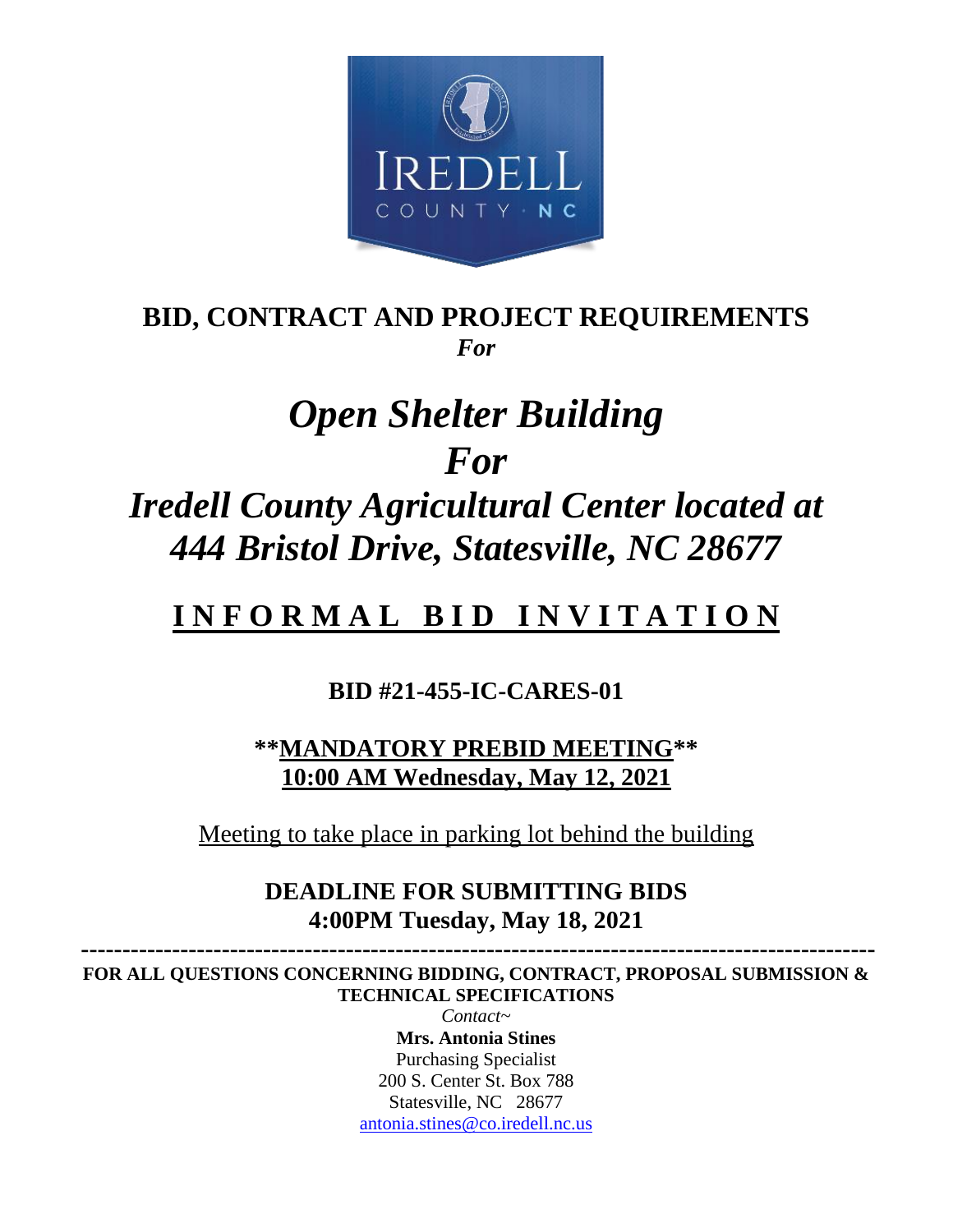## **CONTENTS**

#### **A. INTRODUCTION**

**B. GENERAL BID REQUIREMENTS**

**C. GENERAL CONTRACT TERMS AND CONDITIONS**

**D. MINIMUM INSURANCE REQUIREMENTS**

#### **E. GENERAL PROJECT SPECIFICATIONS, SCOPE OF WORK, ETC.**

#### **F. BID SHEET AND CONTRACT TERMS ACCEPTANCE PAGE**

#### **A. INTRODUCTION**

Iredell County is requesting informal bids from contractors to provide all labor, equipment and materials to deliver the "turn-key" installation of an open shelter, walkway and other site work as outlined in this bid package. The contractor is responsible for all necessary permits, safety and site control. The property is to be left clear of all debris, level graded and stable.

Federal CARES Funds will be used to purchase these units for this program and all expenditures must meet all grant requirements.

**A mandatory pre-bid visit for contractors will be held at 10:00 AM, Wednesday, May 12, 2021 at the site. Only bids from contractors who register and attend the entire of this meeting will be accepted and considered for award.**  At the conclusion of this meeting, attendees will be able to look at and further discuss the site.

As Iredell County continues to monitor developments related to the COVID-19, we are also taking precautionary measures to limit the potential spread of the virus. Iredell County will have available hand sanitizer as a preemptive measure to keep in compliance with CDC recommendations along with practicing safe distancing to ensure the safety of our vendors and our staff. Iredell County will not require nor supply face mask, this will be left to you the vendor to bring to use. Iredell County also requests that any vendor who has been diagnosed with, or is showing signs of COVID-19 should not attend this meeting but should send another representative.

At the conclusion of this meeting, attendees will be able to look at and further discuss the site. Only bids from contractors who attend and register during this meeting will be accepted and considered for award.

All question regarding this RFB must be submitted in writing no later than **2:00 PM, Friday, May 14, 2021** by email to:

Mrs. Antonia Stines Purchasing Specialist [antonia.stines@co.iredell.nc.us](mailto:antonia.stines@co.iredell.nc.us) 704-878-3045

**Responses to all questions received will be made in writing and sent to all known bid holders by addendum and posted at Iredell County's bid site at :** <https://www.co.iredell.nc.us/481/Current-Bids-RFPs>**.** 

After project award, the lead agency for project management and oversight will be the Facility Services Field Manager.

Ronnie Lee [ronnie.lee@co.iredell.nc.us](mailto:ronnie.lee@co.iredell.nc.us) Phone 704-902-4478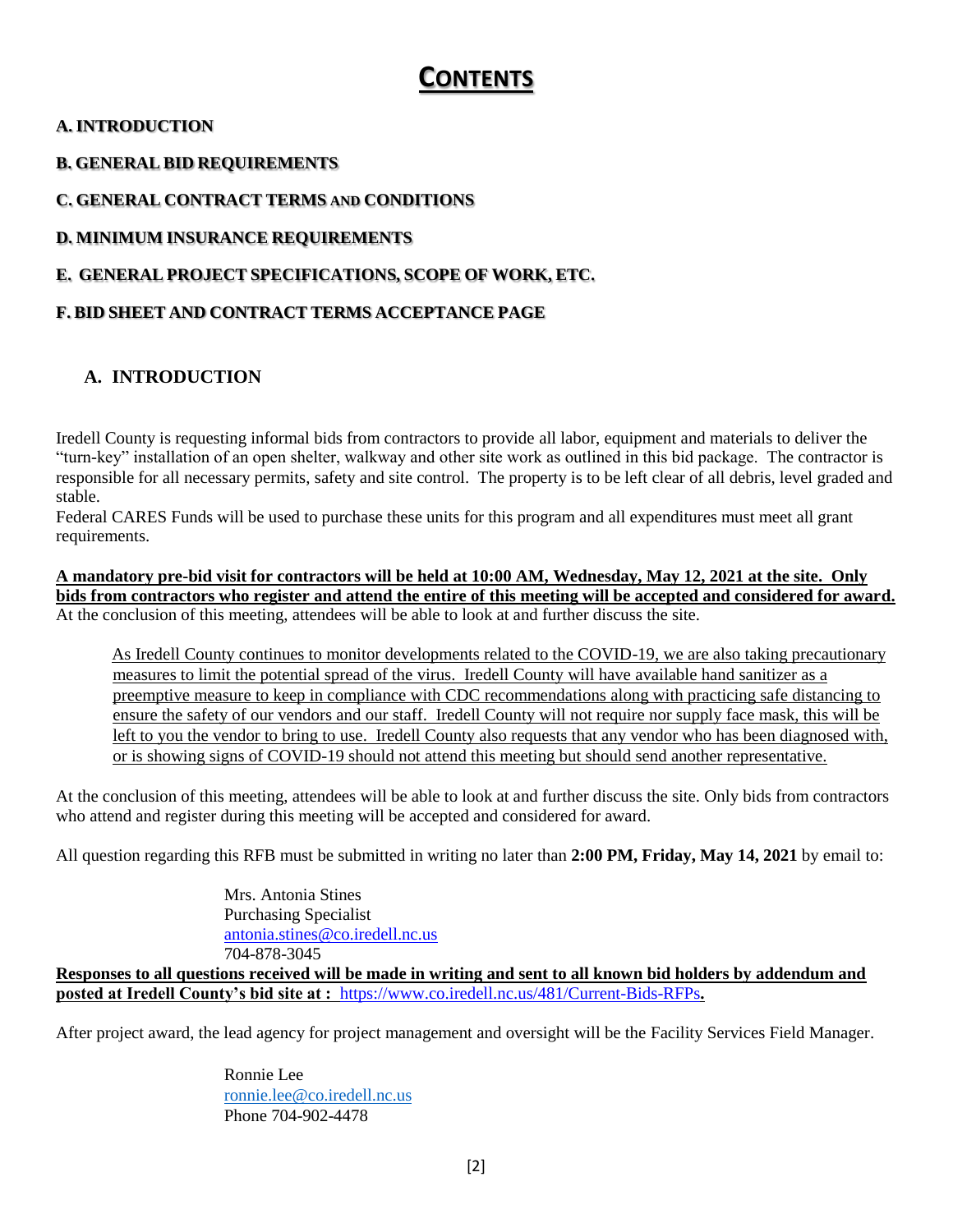#### **SCHEDULE OF EVENTS**:

| 05/05/2021 | <b>Bid Release</b>                              |
|------------|-------------------------------------------------|
| 05/12/2021 | 10:00 AM – Wednesday, MANDATORY Pre-bid         |
| 05/14/2021 | 2:00 PM – Friday, Last Day for Questions        |
| 05/18/2021 | 4:00 PM – Tuesday, Deadline for submitting Bids |

#### **B. GENERAL BID & DOCUMENT REQUIREMENTS**

All bidders submitting bids in relation to this request should familiarize themselves with the following general bid and contract terms and conditions. Bidders not in compliance with these documents subject their bid proposals to rejection. Bid proposals must be submitted complete with all required signed documents, final pricing, signature pages, copies of applicable license etc., at the time of submission. Iredell County will not request required information after bid opening and the lack thereof may subject a bid to rejection.

- 1. Bidders must comply with all aspects of this bidding process, which are designed to meet the requirements of North Carolina G.S. 143-128, 129 & 131, as amended and as appropriate, which collectively govern bidding and contracting procedures for government projects in North Carolina.
- 2. Bids submitted in response to this request will be governed by all N.C. General Statute, Iredell County Purchasing Ordinance and the general provisions outlined in this request.
- 3. **When statutorily applicable**, all bidders for construction, renovation or improvement projects costing \$30,000 or above must hold a current, proper North Carolina General Contractor's license for the project at the time they submit their bid. It is the Contractor's sole responsibility to ascertain licensing requirements for this project. **\*\*\*\*\*\*\*\*\*\*\*\*\*\***

#### **"North Carolina General Statute § 87-1. "General contractor" defined:**

(a) For the purpose of this Article any person or firm or corporation who for a fixed price, commission, fee, or wage, undertakes to bid upon or to construct or who undertakes to superintend or manage, on his own behalf or for any person, firm, or corporation that is not licensed as a general contractor pursuant to this Article, the construction of any building, highway, public utilities, grading or any improvement or structure where the cost of the undertaking is thirty thousand dollars (\$30,000) or more, or undertakes to erect a North Carolina labeled manufactured modular building meeting the North Carolina State Building Code, shall be deemed to be a "general contractor" engaged in the business of general contracting in the State of North Carolina." \*\*\*\*\*\*\*\*\*\*\*\*\*\*

Iredell County does not provide training, prescreening or pre-determination of a bidder's or contractor's eligibility, except for the County's own convenience. Iredell County is neither responsible nor liable for any misunderstanding or misinterpretation of applicable statute nor any cost or expense caused by such. Iredell County may, however, hold as liable any bidder submitting a bid for which they do not hold the applicable license to perform.

Bidders are personally responsible for being familiar with, understanding, and complying with the entirety of North Carolina General Statute Chapter 87, as well as all other NC General Statute applicable to their participation in any bid or project in North Carolina. Failure to make oneself familiar with, or ignorance of, applicable statute neither alleviates nor relieves such bidders from the penalties or processes noted within NC General Statute including NC.G.S. §87-13 & 13.1, which generally state that any bidder not holding the appropriate contractor's license at the time of submitting a bid for any project noted within the Chapter is guilty of a Class 2 Misdemeanor.

4. Iredell County Government does not discriminate on the basis of race, color, sex, national origin, religion, age, or disability. Any contractors or vendors who provide services, programs or goods for Iredell County are expected to fully comply with the County's non-discrimination policy.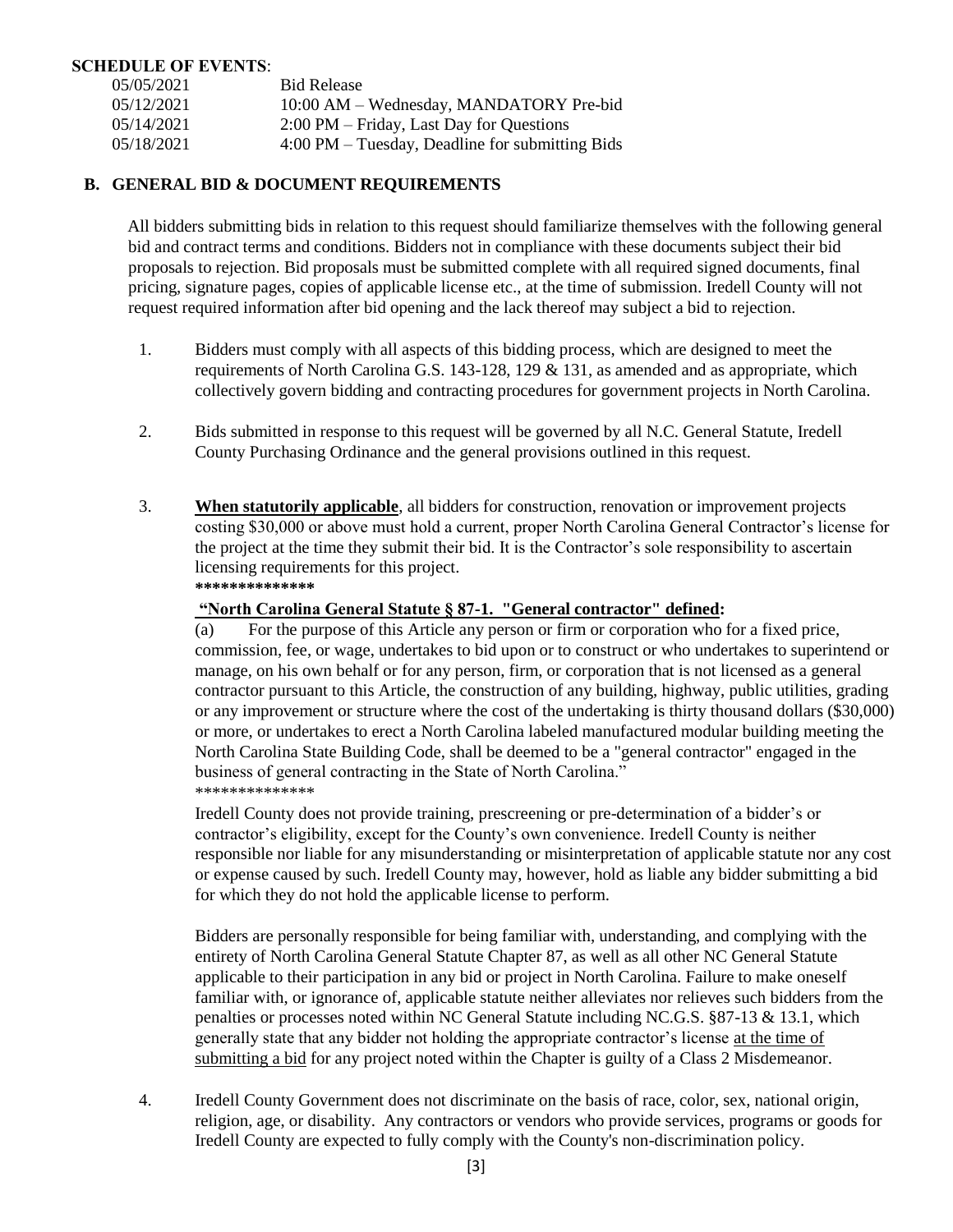- 5. Iredell County reserves the right to accept or reject any or all bids, evaluate all bids, especially where there is a wide range in specifications, and make an award in the best interest of the County. Iredell County reserves the right to take exception to or waive any item in the bid.
- 6. **BID AND CONTRACT: Please Read Carefully:** Signed Proposals submitted in response to this Request for Bids will be evidence of acceptance of Iredell County's terms and conditions, including here by reference Iredell County's Purchase Order Terms and Conditions and, combined with the terms and conditions set forth in this request for bid, make up the entirety of the contract to which Iredell County will be bound and will supersede, override and take precedence over any and all counter proposed terms and conditions presented in proposals and subsequent contracts. Bid proposals offered to the County contingent upon the County's acceptance of any counter-terms and conditions must clearly and obviously state that an exception is being taken and what that exception is. Such proposals *may* be considered during the bid review process but will remain subject to rejection at the sole discretion of Iredell County in favor of any bid containing conditions more favorable to the County. Iredell County accepts no counter terms/conditions unless specifically agreed upon in writing by Iredell County prior to contract award. **Regardless**, proposals taking total exception to Iredell County's terms and conditions and this bid document will be considered nonresponsive to this bid request and rejected as such. Iredell County reserves the right to accept or reject any or all bid proposals and will exercise that right when reviewing proposals containing any counter-proposed terms and conditions not favorable to the County.
- 7. Bid Submissions, Bid Evaluation and Contract Award: Bidders should be careful to submit a complete bid proposal. Bids will be evaluated based on a combination of criteria, with price being only one. Product specifications will be used to evaluate product offered, installation, services, etc. All informal contracts for construction, installation or repair work shall be awarded to the lowest responsible, responsive bidder, taking into consideration quality, performance, and the time specified in the bids for the performance of the contract. In making a determination of responsibility, Iredell County may use criteria such as:
	- Compliance with bid package requirement
	- Contractor's qualifications
	- References
	- Financial ability
	- Insurance coverage
	- Etc.
- 8. All bids for combinations of work and product must be accompanied by the vendor's proposed start and completions schedule or timeline and other pertinent project data.
- 9. It is the responsibility of all respondents to contact Iredell County prior to submitting a response to the RFB to ascertain if any addenda have been issued, and to obtain any and all addenda, execute them, and return addenda with their response to the RFB.
- 10. OMISSIONS: Omission in this bid solicitation or technical specification of any provision herein described shall not be construed as to relieve the Contractor of any responsibility or obligation normally requisite to the complete and satisfactory delivery, installation, construction or satisfactory completion of this project.
- 11. All bid proposals must be written and submitted in the format prescribed by these documents, using the forms included. All bid proposals must be signed by an individual authorized to bind the contractor to a contract prior to submission. Proposals Packages should include the following:
	- 1. Cover Letter or Cover Sheet identifying Contractor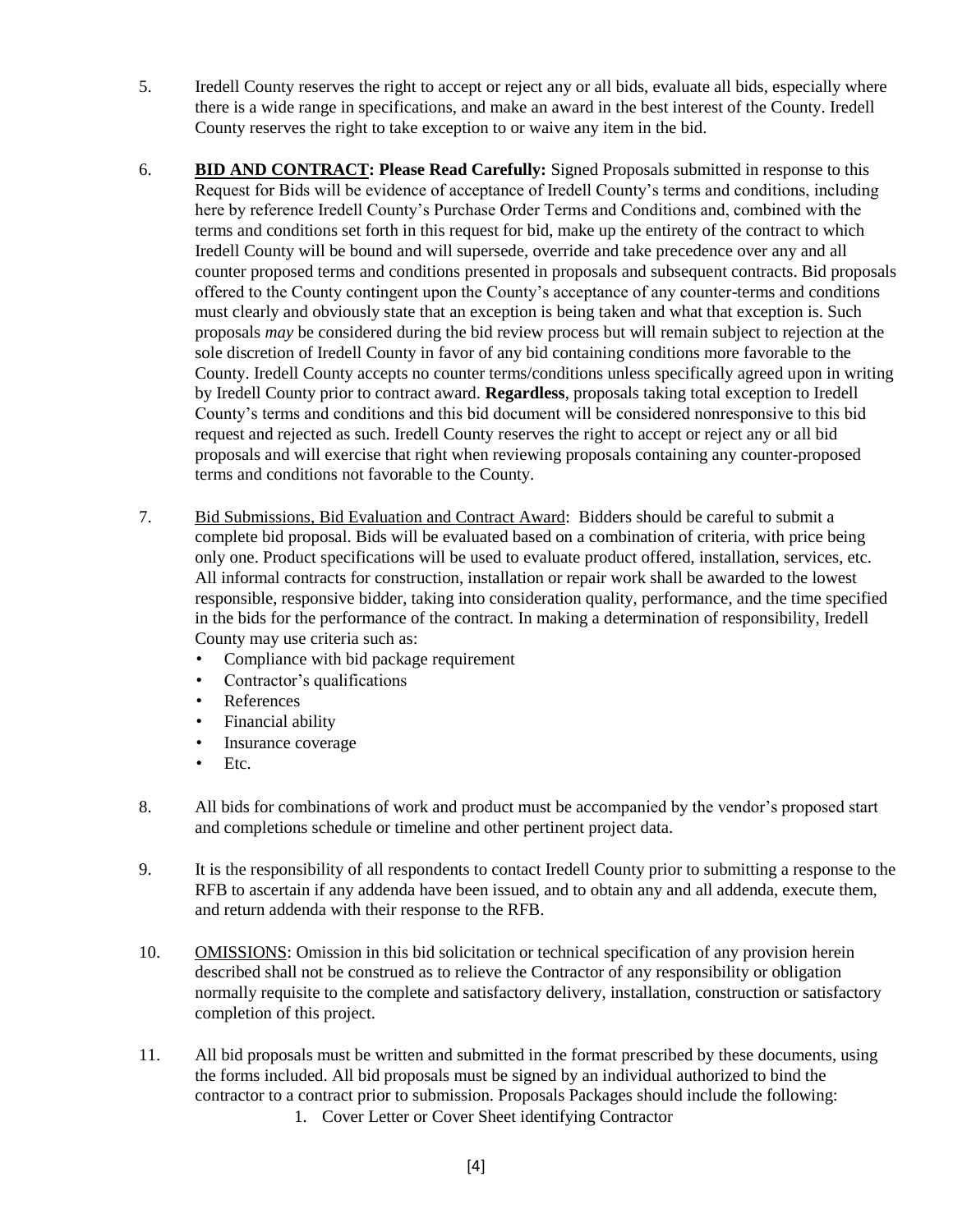- 2. Signed Bid Proposal and Terms Acceptance Sheet broken down according to Project Specifications below
- 3. Statement including time from award notification to completion
- 4. General Product Specifications Sheets while product to be used is not specified, contractor must provide adequate information about the product it is proposing with its bid to allow subjective evaluation
- 5. List of references for jobs of similar size, scope and specification.
- 12. Bid Proposal and Terms Acceptance Sheets should clearly present the following information: a. Project Name: **Bid #21-455-IC-CARES-01: Open Shelter Building**
	- b. Complete cost offer for project according to specifications presented and broken down according to bid sheet
	- c. Delivery Schedule: Show Number of days or weeks following receipt of approved purchase order and approved submittals. \*Delivery and completion period will be a consideration for award.
	- e. **Proposal Page must be signed** by an individual authorized by the contractor to bind the company to a contract and must clearly show the individual's title, company name and date.
- 13. **This is an informal bid process**. Bids should be submitted on the form included within the package clearly marked: **Bid #21-455-IC-CARES-01: Open Shelter Building**

#### 14. **DELIVERY OF BIDS**:

#### \*\*\***Scanned bids may be sent electronically and WILL BE accepted by email at** [antonia.stines@co.iredell.nc.us](mailto:antonia.stines@co.iredell.nc.us)

To be considered, bid proposals must be signed and complete, in  $8-1/2 \times 11$  inch format. If hand delivered or sent by overnight courier, they should be stapled once, **and** include one (1) original and one (1) copy of the originally signed and complete bid proposal in the same format.

#### MAILING INSTRUCTIONS:

US POSTAL SERVICE: Address bid envelope as shown below and mail in time to reach Purchasing Specialist by deadline. Enclose the fully executed original bid document in the mailing envelope. Address envelope as shown below.

UPS, FEDEX, DHL or other carrier: Place the bid inside the carrier's envelope and address as below. HAND DELIVERY OR COURIER: Bids, addressed with either of the provided addresses, may be handdelivered directly to the Purchasing Division no later than 4:00 PM on the due date for bids. Arrive with plenty of time to have your bid stamped in before deadline.

In all cases and regardless of delivery method, delivery of bids to the Purchasing Specialist by the specified due date and time are the sole responsibility of the bidder. Bids not in the hands of the Purchasing Specialist prior to the expiration date and time, regardless of reason, **will be rejected**.

| DELIVERED BY US POSTAL SERVICE        | <b>DELIVERED BY ANY OTHER MEANS</b>     |
|---------------------------------------|-----------------------------------------|
| Bid #21-455-IC-CARES-01: Open Shelter | Bid #21-455-IC-CARES-01: Open           |
| <b>Building</b>                       | <b>Shelter Building</b>                 |
| <b>Iredell County</b>                 | <b>Iredell County</b>                   |
| Attn: Antonia Stines, Purchasing      | <b>Attn: Antonia Stines, Purchasing</b> |
| <b>Specialist</b>                     | <b>Specialist</b>                       |
| P. O. Box 788                         | <b>200 South Center Street</b>          |
| Statesville, NC 28687                 | Statesville, NC 28677                   |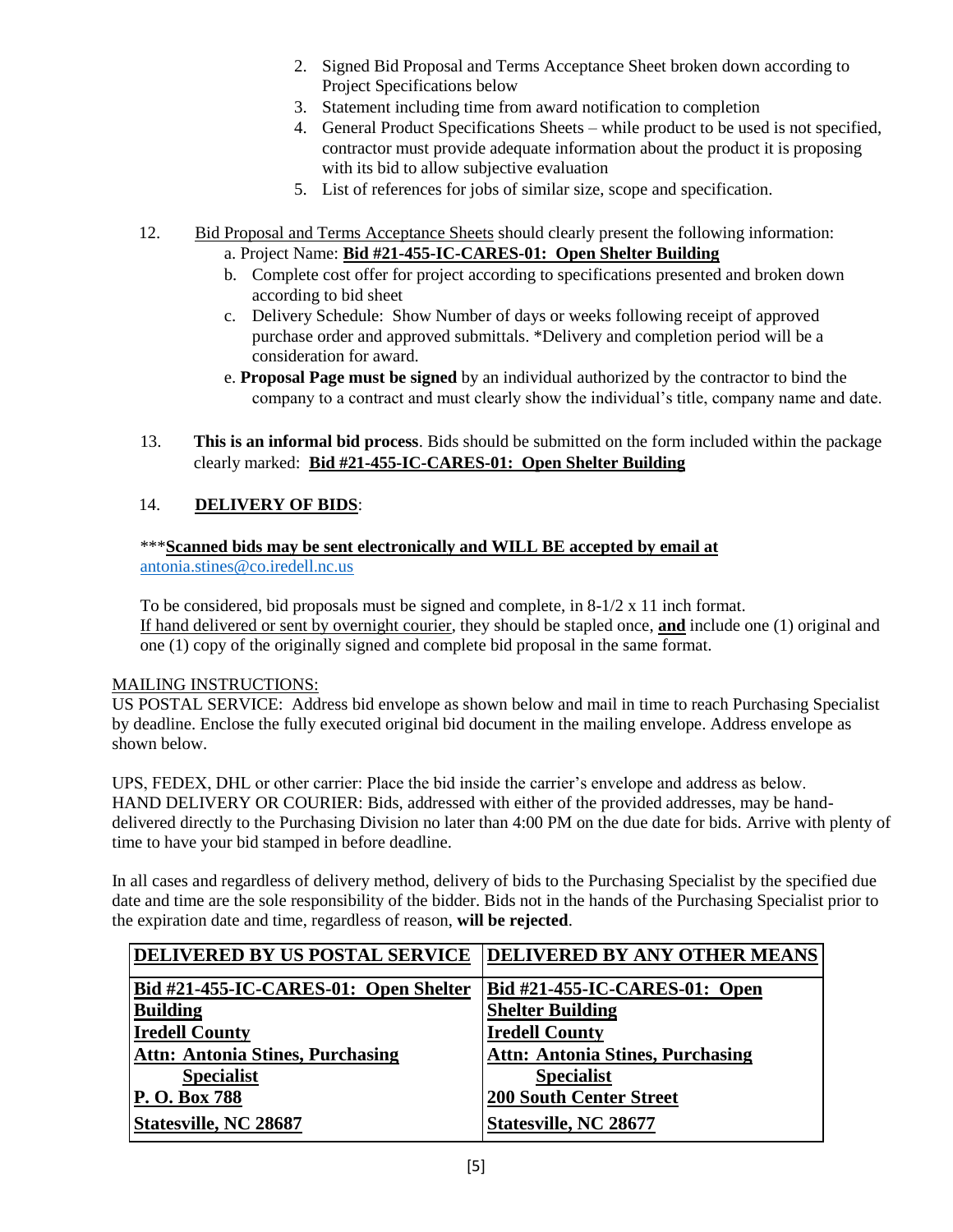Bid Packages will be accepted up to the day and time of bid deadline, which is scheduled for **4:00 PM Tuesday, May 18, 2021.** By NC General Statute, Informal bids are not public knowledge until after award.

#### PROMPT DELIVERY OF BIDS TO PURCHASING AGENT IS THE SOLE RESPONSIBILITY OF THE BIDDER. BIDS RECEIVED AFTER THE BID DEADLINE, REGARDLESS OF REASON, WILL NOT BE CONSIDERED.

- 15. Mailed bids or bids sent by any delivery service in that service's envelope must be included in a separate envelope clearly marked as above and placed inside the mailing envelope.
- 16. Iredell County shall not be held responsible for nor will it pay any costs or expense associated with the preparation or submission of a bid proposal submitted in response to this solicitation, such expenses and costs being the sole responsibility of the bidder. Nothing in this solicitation or any response submitted pursuant to shall obligate Iredell County to award a contract to a bidder.
- 17. Upon award, this document becomes the contract document for the noted project. In case of default of an awarded contractor, Iredell County may procure the articles and/or services from other sources and may hold the defaulting contractor responsible for any excess cost occasioned thereby.
- 18. PAYMENT: In lieu of bid and performance bonds, **full payment will be made by check within thirty-days after project completion and final inspection and notification of acceptance is given to the Purchasing Agent by the Facility Services Manager or assign.** Once proof of acceptance is received, the Iredell County Purchasing & Contracts Manager or other authorized County staff will code, sign and process an original invoice for payment. No payment will be made until contractor completes all delivery, construction, installation or other provisions or responsibilities as agreed upon prior to project start and corrected any deficiencies found.
- 19. On occasion, to promote and assist small or minority business participation, Iredell County may approve a prepayment of a percentage of project materials cost, up to a maximum of 30% of the bid, to facilitate the purchase and placement of project materials. To qualify, contractor must include a request with their bid providing adequate basis and justification for pre-payment. Iredell County will review the request and make a determination as to approval and amount. Prepayments are made at the sole discretion of the County and no bid is to be submitted contingent on prepayment. If preapproved, payment will be made after an invoice for materials that have been delivered and on-site has been submitted to the County Construction Specialist.
- 20. TAXES: It is Iredell County policy that no contract will be awarded to a contractor or vendor that is delinquent in paying Iredell County property taxes. In the event the lowest, responsive bidder is found delinquent, Iredell County reserves the right to a) reject said Contractor's bid as not responsible, (b) withhold award until taxes are paid in full, (c) withhold unpaid property taxes from all amounts payable from the resulting contract or (d) take any other actions deemed necessary by the County. Regardless, project award and start will not be postponed to accommodate delinquent contractor.
- 21. Iredell County requires that all contractors performing work on County property maintain minimum insurance coverage as outlined in **Minimum Insurance Requirements & Risk Control** below. Acceptance of Iredell County's insurance and risk requirements *is a requisite* for award. Do not make changes to or take exception to these insurance and risk requirements. Bids offered contingent on any change or exception taken to this requirement will be deemed both non-responsive to this bid solicitation's requirements and specifications and not responsible. Such offers will be rejected.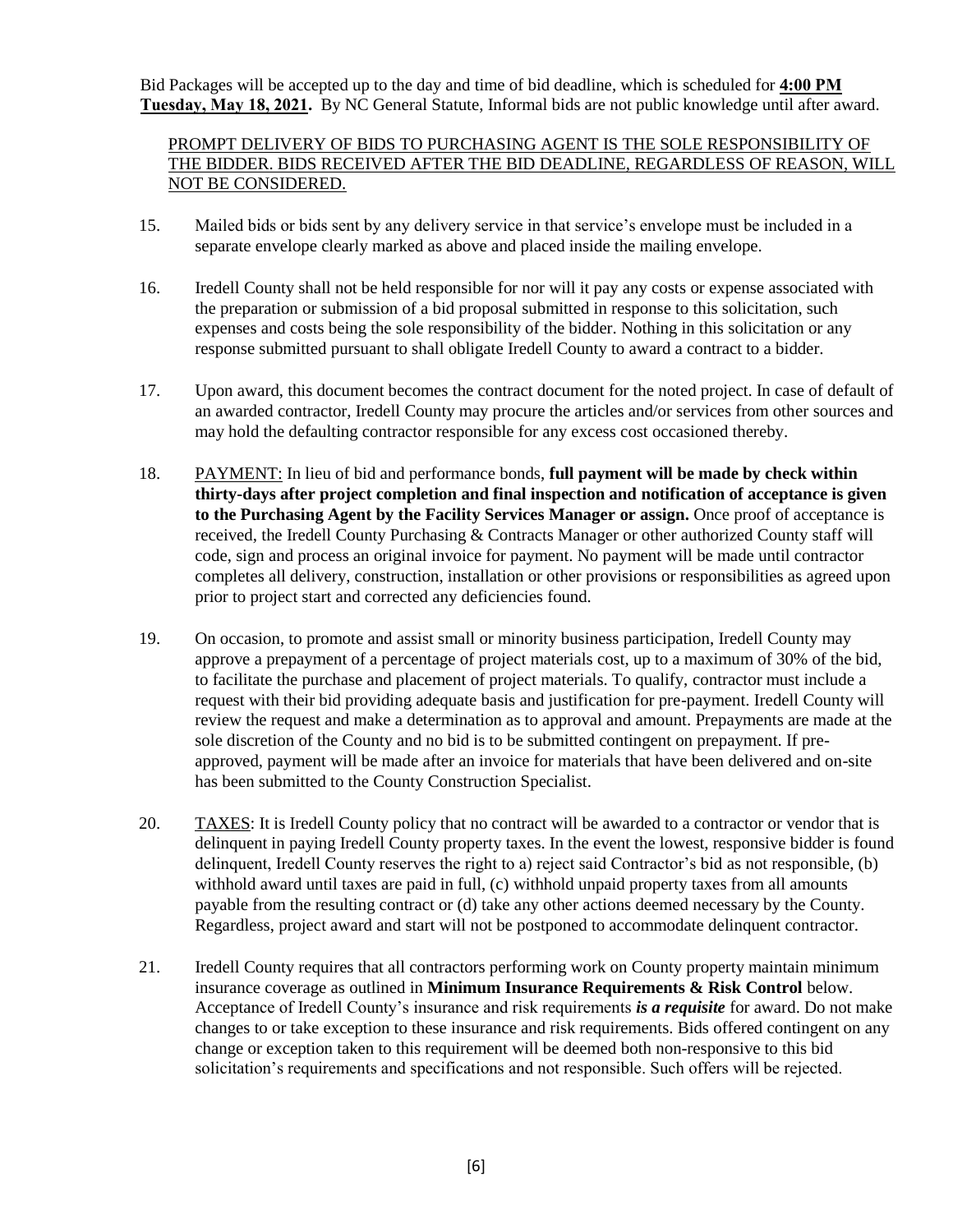22. **Terms & Conditions Acceptance:** By submitting a signed proposal in response to this solicitation, the individual is verifying that he/she is a duly authorized representative of the company and is able to legally bind the company to the bid amount and this agreement. Signature also denotes agreement that the terms and conditions of this bid & contract document shall override all other terms and conditions, regardless of form or delivery.

#### **C. CONTRACT TERMS AND CONDITIONS**

- 1. DEFAULT**:** In case of default by the awarded contractor, Iredell County may procure the articles or services from other sources and hold the bidder responsible for any excess cost occasioned thereby. In addition, in the event of default by the contractor under this contract, Iredell County may immediately terminate for cause all existing contracts between Iredell County and the vendor and de-bar the vendor from doing future business with the County. These in addition to any and all remedies provided by law.
- 2. SITUS: The place of this contract, its situs and forum, shall be North Carolina, where all matters, whether sounding in contract or tort, relating to its validity, construction, interpretation and enforcement shall be determined.
- 3. GOVERNING LAWS: This contract is made under and shall be governed and construed in accordance with the laws of the State of North Carolina.
- 4. PERMITS & INSPECTIONS: All Permits required by governing authorities shall be secured by contractor or contractor's agent. Proof of approved inspections for all required Permits relative to the Work shall be included with application for Final Payment.
- 5. PAYMENT TERMS: Payment terms are Net, not earlier or later than, 30 days after receipt of correct invoice or acceptance of goods, whichever is later. Iredell County is responsible for all payments to the contractor under the contract.
- 6. AFFIRMATIVE ACTION: The contractor will take affirmative action in complying with all Federal and State requirements concerning fair employment and employment of people with disabilities, and concerning the treatment of all employees without regard to discrimination by reason of race, color, religion, sex, national origin or disability.
- 7. CONDITION AND PACKAGING: Unless otherwise provided by special terms and conditions or specifications, it is understood and agreed that any item offered or shipped has not been sold or used for any purpose and shall be in new condition. All containers and packaging shall be suitable for handling, storage or shipment.
- 8. PATENT: The contractor shall hold and save Iredell County, its officers, agents and employees, harmless from liability of any kind, including costs and expenses, on account of any copyrighted material, patented or unpatented invention, articles, device or appliance manufactured or used in the performance of this contract, including use by the government.
- 9. ADVERTISING: Contractor agrees not to use the results of this RFB or any resulting contract or the name of Iredell County as part of any commercial advertising.

10. ASSIGNMENT: No assignment of the contractor's obligations or the contractor's right to receive payment hereunder shall be permitted. However, upon written request approved by the issuing purchasing authority and solely as a convenience to the contractor, Iredell County may:

a. Forward the contractor's payment check directly to any person or entity designated by the contractor, and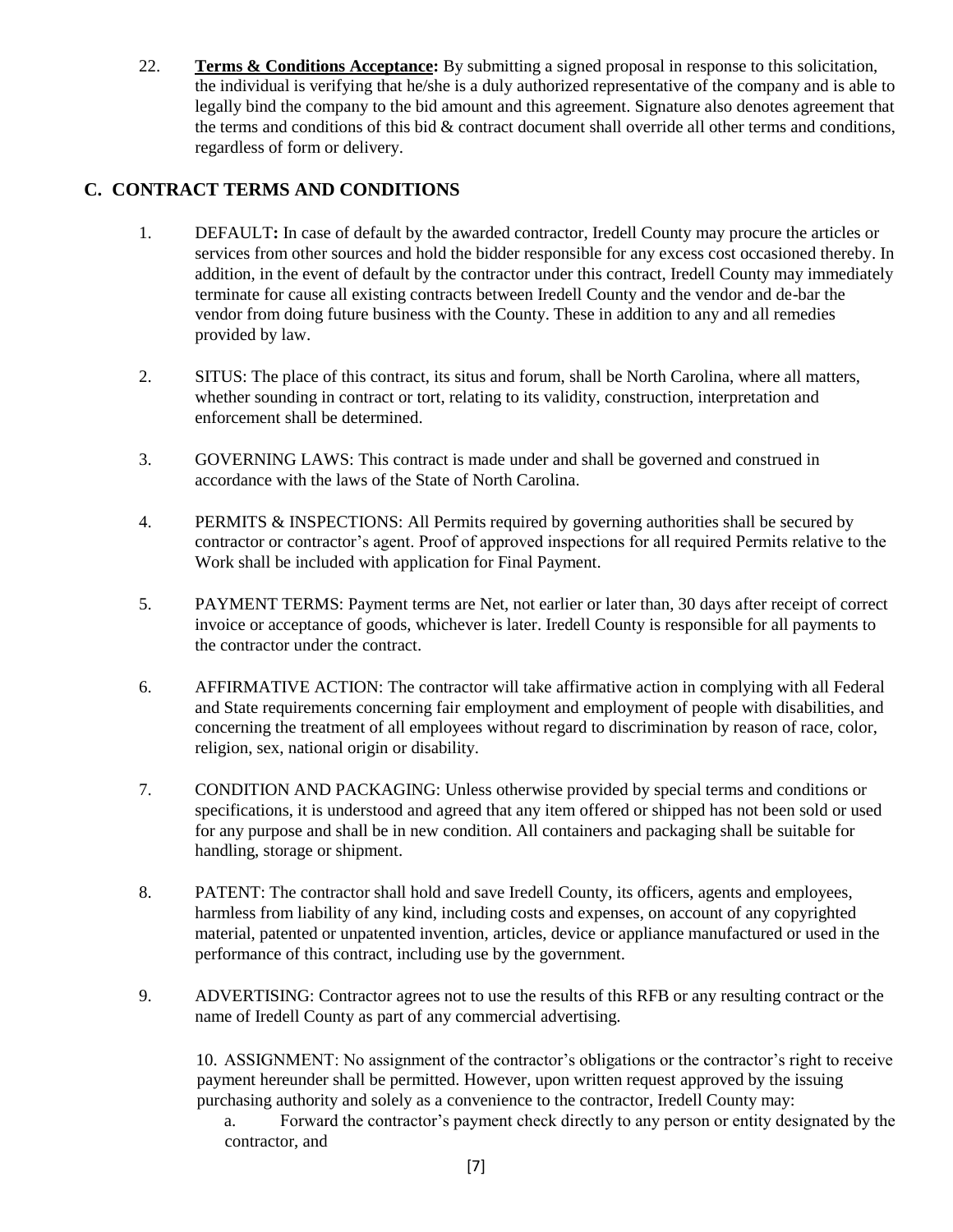b. Include any person or entity designated by contractor as a joint payee on the contractor's payment check. In no event shall such approval and action obligate Iredell County to anyone other than the contractor and the contractor shall remain responsible for fulfillment of all contract obligations.

- 11. GENERAL INDEMNITY: The contractor shall hold and save Iredell County, its officers, agents, and employees, harmless from liability of any kind, including all claims and losses accruing or resulting to any other person, firm, or corporation furnishing or supplying work, services, materials, or supplies in connection with the a firm, or corporation that may be injured or damaged by the contractor in the performance of this contract and that are attributable to the negligence or intentionally tortious acts of the contractor provided that the contractor is notified in writing within 30 days that Iredell County has knowledge of such claims. The contractor represents and warrants that it shall make no claim of any kind or nature against Iredell County's agents who are involved in the delivery or processing of contractor goods to Iredell County. The representation and warranty in the preceding sentence shall survive the termination or expiration of this contract.
- 12. E-VERIFY: E-Verify is the federal E-Verify program operated by the United States Department of Homeland Security used to verify the work authorization of newly hired employees pursuant to federal law. Article 2,

Chapter 64 of the North Carolina General Statutes requires that all employers doing business in the state of North Carolina, who employ 25 or more employees in this State, use E-verify to verify the work status of newly hired employees. North Carolina General Statute 153A-449, as amended, states "No county may enter into a contract unless the contractor and the contractor's subcontractors comply with the requirements of Article 2 of Chapter 64 of the General Statutes." Therefore any contractor who employs 25 or more employees, or who engages a subcontractor who employs 25 or more employees, and enters into a contract with the County, must comply with N.C.G.S. § 64-25, *et seq*.

 All vendors and contractors bidding on contracts with Iredell County must submit, with their bid, a fully and properly executed affidavit verifying compliance with Article 2, Chapter 64 of the North Carolina General Statutes; alternatively, if the contractor is not required to comply with this statute because it employs less than 25 employees, then the contractor shall attest to such fact in its affidavit. In addition, any contractor or vendor engaging the services of a sub-contractor(s) must in turn verify that all of its sub-contractors are in full compliance. The affidavit is included in this bid document. Failure to return the affidavit may render your bid nonresponsive.

The contractor and/or vendor acknowledges that payment by the County is conditioned upon the contractor's, or its subcontractor's, compliance with Article 2 of Chapter 64. Failure to comply may render any contract with the County void and unenforceable.

13. **IRAN Divestment Act** (N.C.G.S. 147 Article 6E): During the 2015 legislative session, the North Carolina General Assembly enacted the Iran Divestment Act [\(S.L. 2015-118; SB455\)](http://www.ncleg.net/Sessions/2015/Bills/Senate/HTML/S455v5.html) ("the Act") which prohibits state agencies and local governments from entering into contracts with entities that the North Carolina State Treasurer has determined are engaged in certain investment activities in the Iranian energy sector.

The Act requires the State Treasurer's Office to publish a list of entities it has identified as investing in the Iranian energy sector and update the list every 180 days. This list can be found at [https://www.nctreasurer.com/inside-the-department/OpenGovernment/Pages/Iran-Divestment-Act-](https://www.nctreasurer.com/inside-the-department/OpenGovernment/Pages/Iran-Divestment-Act-Resources.aspx)[Resources.aspx.](https://www.nctreasurer.com/inside-the-department/OpenGovernment/Pages/Iran-Divestment-Act-Resources.aspx) An entity identified on the Treasurer's list (called the "Final Divestment List") is prohibited from contracting with state agencies and local governments. Local governments and state agencies must require entities with which they contract to certify that the entity not included on the Final Divestment List. In addition, all entities contracting with the State and local governments are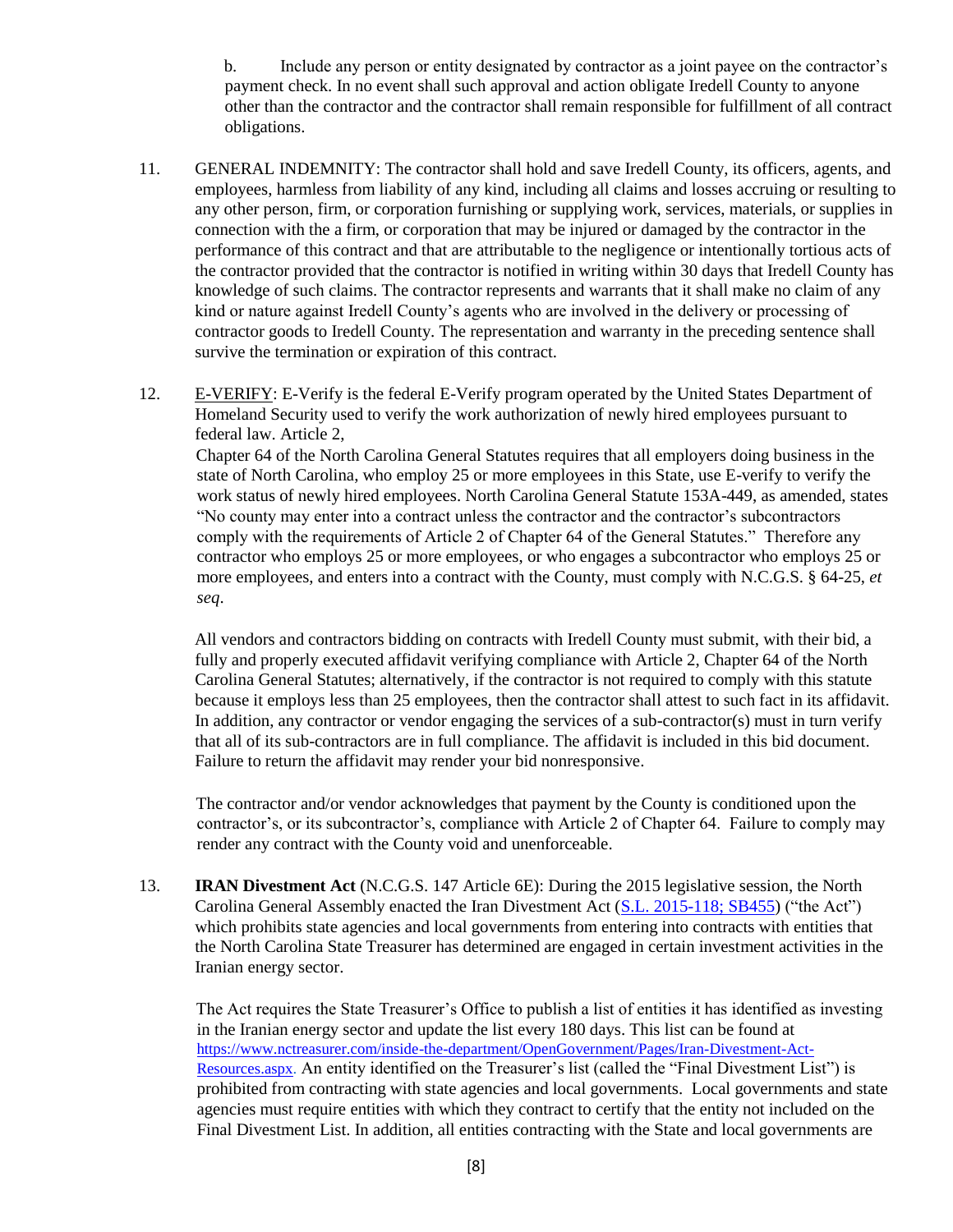prohibited from subcontracting with any entity included on the Final Divestment List. Contracts entered into with an entity included on the Final Divestment List are rendered void by operation of the statute.

Submission of a signed Bid in response to this solicitation indicates contractor's understanding of the requirements of this act and will serve as preliminary certification by the individual signing that the entity is not included on the Final Divestment List and they are prohibited from subcontracting with any entity included on the Final Divestment List. Any contract entered into with an entity included on the Final Divestment List is void and government entities in North Carolina are not authorized to issue payment for such a contract.

14. **Divestment From Companies Boycotting Israel Act** (NC G.S. 147, Article 6G) prohibits state agencies and local governments from entering into contracts costing over \$1,000.00 with any entity that the North Carolina State Treasurer has determined boycotts or is involved in a boycott of Israel.

The Article requires the State Treasurer's Office to publish a list of entities it has determined boycotts or is involved in a boycott of Israel and update the list at least annually. An entity identified on the Treasurer's list (called the "Final Divestment List") is prohibited from contracting with state agencies and local governments. Contracts entered into with an entity included on the Final Divestment List are rendered void by operation of the statute.

15. TERMINATION: Iredell County may terminate this contract for cause if the contractor fails to perform according to the contract provisions or original offer or for convenience when there has been a change in program requirements or inadequate funding.

#### **D. MINIMUM INSURANCE REQUIREMENTS**

Iredell County requires that all contractors performing site preparation, paving, installation, construction, repairs or renovations on County property shall provide insurance certificates to the County naming Iredell County as secondary insured. The contractor shall procure, maintain and provide proof of insurance coverage for injuries to persons and/or property damage as may arise from, or in conjunction with, the work performed on behalf of the county by the contractor, his agents, representatives, employees or subcontractors. Proof of coverage as contained herein shall be submitted **prior to the commencement of work** and the contractor shall maintain such coverage for the duration of the contract period.

Minimum Insurance Coverage Limits:

- General Liability: \$2,000,000 combined single limits, \$1,000,000 annual aggregate (\$1,000,000 products and completed operations aggregate)
- Automobile Liability: \$1,000,000 combined single limits, \$1,000,000 annual aggregate. Workers Compensation: **Workers Compensation is required by all contractors or subcontractors regardless of the number of employees.**
- Builders Risk: Contractor to decide amount of coverage needed for the project materials.

The contractor's insurance shall be primary over any applicable insurance or self-insurance maintained by the County. The contractor shall provide 30 days written notice to the County before any cancellation, suspension, or void of coverage in whole or part, where such provision is reasonable.

All coverage for subcontractors of the contractor shall be subject to all of the requirements stated herein.

Failure to comply with any reporting provisions of the policy(s) shall not affect coverage provided the County, it officers/officials, agents, employees and volunteers.

The insurer shall agree to waive all rights of subrogation against the County, its officers/officials, agents, employees or volunteers for any act, omission or condition of premises which the parties may be held liable by reason of negligence.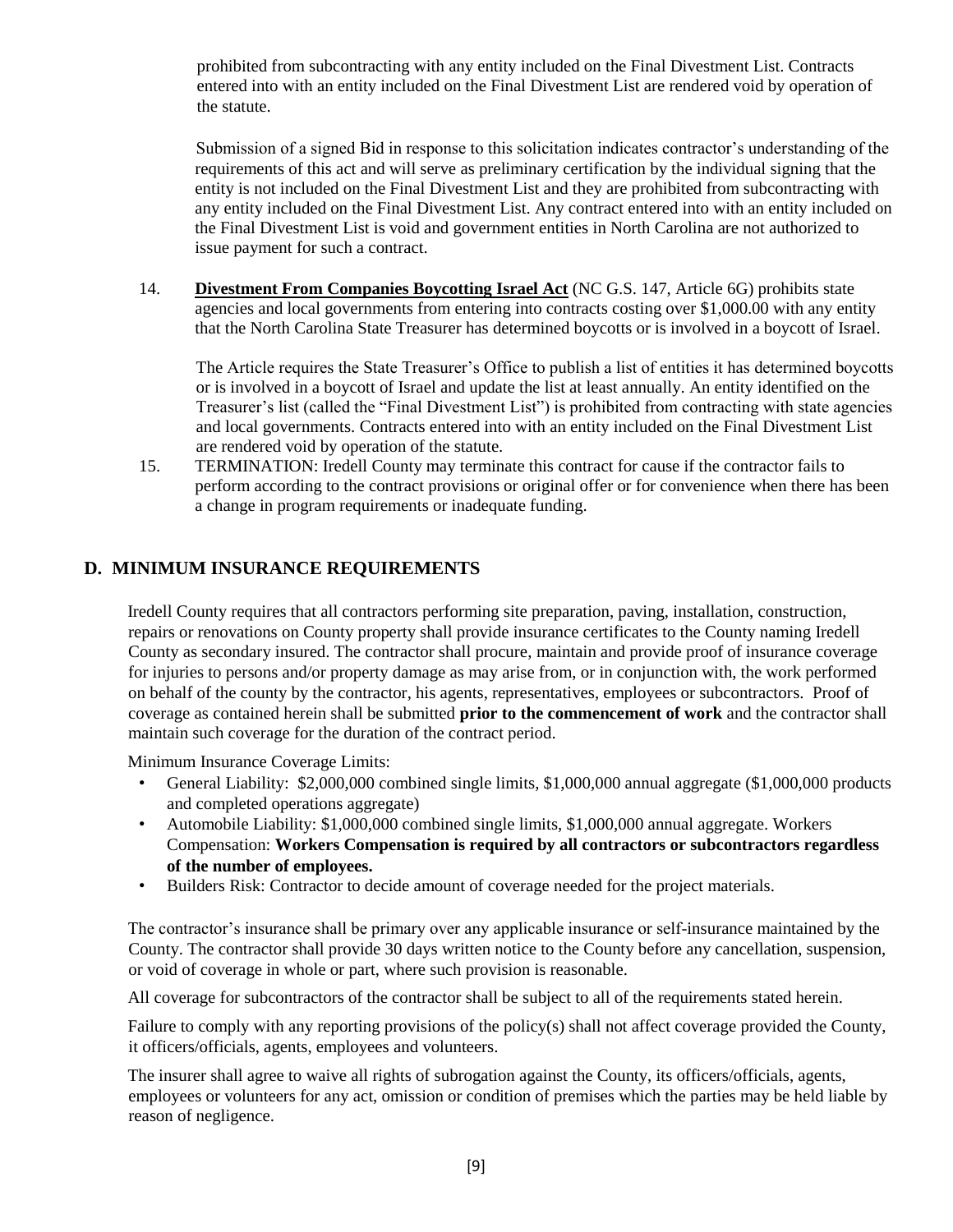The contractor shall furnish the County certificates of insurance including endorsements affecting coverage. The certificates are to be signed by a person authorized by the insurance company(s) to bind coverage on its behalf.

All insurance shall be placed with insurers licensed for business in North Carolina and maintaining an A.M. Best rating of no less than A-.

All insurance policies shall be in effect for the duration of the project and shall be written on an occurrence Basis. No claims-made policies will be accepted.

The Contractor shall indemnify and hold harmless the County of Iredell, its officers/officials, agents, employees and volunteers from and against all claims, damages, losses and expenses including attorney's fees arising out of or resulting from the performance of the work, provided that any such claim, damage, loss or expense (1) is attributable to bodily injury, sickness, disease, or death, or to injury to or destruction of tangible property (other than work itself) including the loss of use resulting therefrom, and (2) is caused in whole or part by any negligent act or omission of the Contractor, any subcontractor, anyone directly or indirectly employed by any of them or anyone for whose acts any of them may be liable, regardless of whether or not it is caused in part by a party indemnified hereunder.

#### **RISK CONTROL**

The Contractor shall be required to comply with all federal, state, and local laws, regulations, and industry standard, or practices regarding safety of employees, the general public, and protection of physical property.

All subcontractors shall be subject to the same requirements.

The Contractor shall be responsible for self-inspection, as well as the inspection of all subcontractors to ensure compliance.

Any inspection of the operations of the Contractor or any subcontractor by the County or by any agent, employee or official of the County shall be done so to ensure compliance to the contract only. No inspection should be construed as a warranty of the operations of contractors and subcontractors.

The Contractor shall be solely responsible for the inspection and compliance of all operations.

The County maintains the right to require the Contractor to take corrective action regarding any hazard or potential hazard identified either by the Contractor or the County.

Failure to comply with these requirements or take any necessary corrective action may constitute reason for cancellation of the contract.

#### **E. FEDERAL REQUIRED CONTRACT CLAUSES**

#### **!IMPORTANT NOTE! The clauses below may not be modified or deleted under any circumstance. These are required contract clauses as mandated by the Federal Government.**

These Federal Required Contract Clauses are incorporated into the contract between the County and the Contractor. Capitalized terms not defined in this Attachment shall have the meanings assigned to such terms in the Contract. All references to the "Contractor" or "Company" or "Vendor" or "Provider" shall be deemed to mean the Contractor.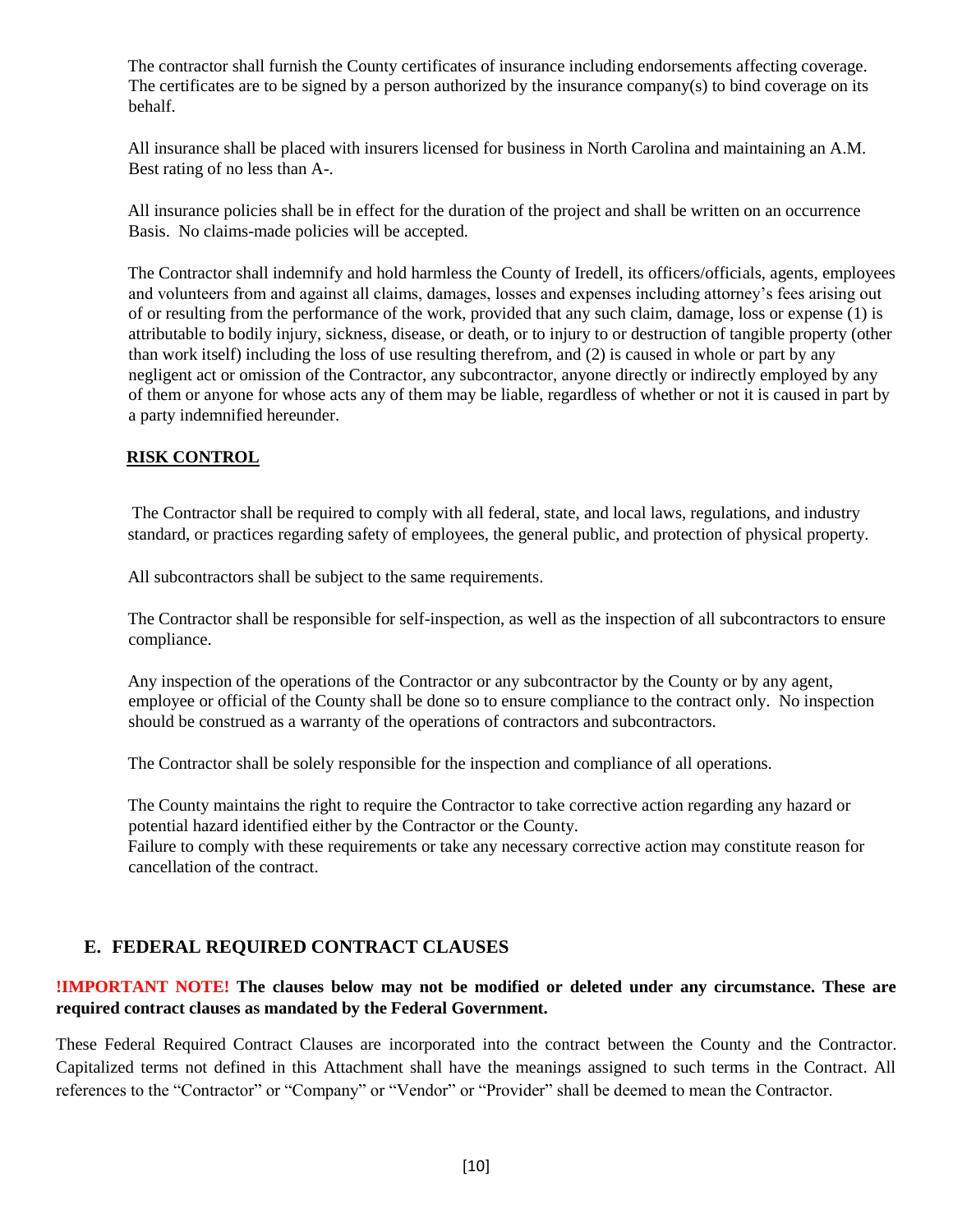This Contract may be funded in whole or in part with federal funding. As such, federal laws, regulations, policies and related administrative practices apply to this Contract. The most recent of such federal requirements, including any amendments made after the execution of this Contract shall govern the Contract, unless the federal government determines otherwise. The Contractor is responsible for complying with all applicable provisions, updates or modifications that occur in the future relating to these clauses.

To the extent possible, the federal requirements contained in the most recent version of the Uniform Administrative Requirements for federal awards (Uniform Rules) codified at 2.CFR Part 200, including any certifications and contractual provisions required by any federal statutes or regulation referenced therein to be included in this contract are deemed incorporated into this contract by reference and shall be incorporated into any sub-agreement or subcontract executed by the Contractor pursuant to its obligations under this Contract. The Contractor and its sub-contractors, if any, hereby represent and covenant that they have complied and shall comply in the future with the applicable provisions of the original contract then in effect and with all applicable federal, state, and local laws, regulations, and rules and local policies and procedures, as amended from time to time, relating to Work to be performed under this contract.

#### **1. Drug Free Workplace Requirements**

Drug-free workplace requirements in accordance with Drug Free Workplace Act of 1988 (Pub 100-690, Title V, Subtitle D). All contractors entering into federal funded contracts over \$100,000 must comply with Federal Drug Free workplace requirements as Drug Free Workplace Act of 1988.

#### **2. Contractor Compliance**

The Contractor shall comply with all uniform administrative requirements, cost principles, and audit requirement for federal awards.

#### **3. Conflict of Interest**

The Contractor must disclose in writing any potential conflict of interest to the County of Iredell or pass through entity in accordance with federal policy.

#### **4. Mandatory Disclosures**

The Contractor must disclose in writing all violations of federal criminal law involving fraud, bribery, or gratuity violations potentially affecting the federal award. **Energy Conservation** The Contractor and Subcontractors agrees to comply with the mandatory standards and policies relating to energy efficiency which are contained in the state energy conservation plan issued in compliance with the Energy Policy and Conservation Act, 42 U.S.C. § 6321, et seq.

#### **5. Clean Air Act and The Federal Water Pollution Control Act**

#### **Clean Air Act:**

(1) The contractor agrees to comply with all applicable standards, orders or regulations issued pursuant to the Clean Air Act, as amended, 42 U.S.C. § 7401 et seq.

**(2)** The contractor agrees to report each violation to the County and understands and agrees that the County will, in turn, report each violation as required to assure notification to the Federal Emergency Management Agency, and the appropriate Environmental Protection Agency Regional Office.

**(3)** The contractor agrees to include these requirements in each subcontract exceeding \$150,000 financed in whole or in part with Federal assistance provided by FEMA.

#### **Federal Water Pollution Control Act:**

**(1)** The contractor agrees to comply with all applicable standards, orders, or regulations issued pursuant to the Federal Water Pollution Control Act, as amended, 33 U.S.C. 1251 et seq.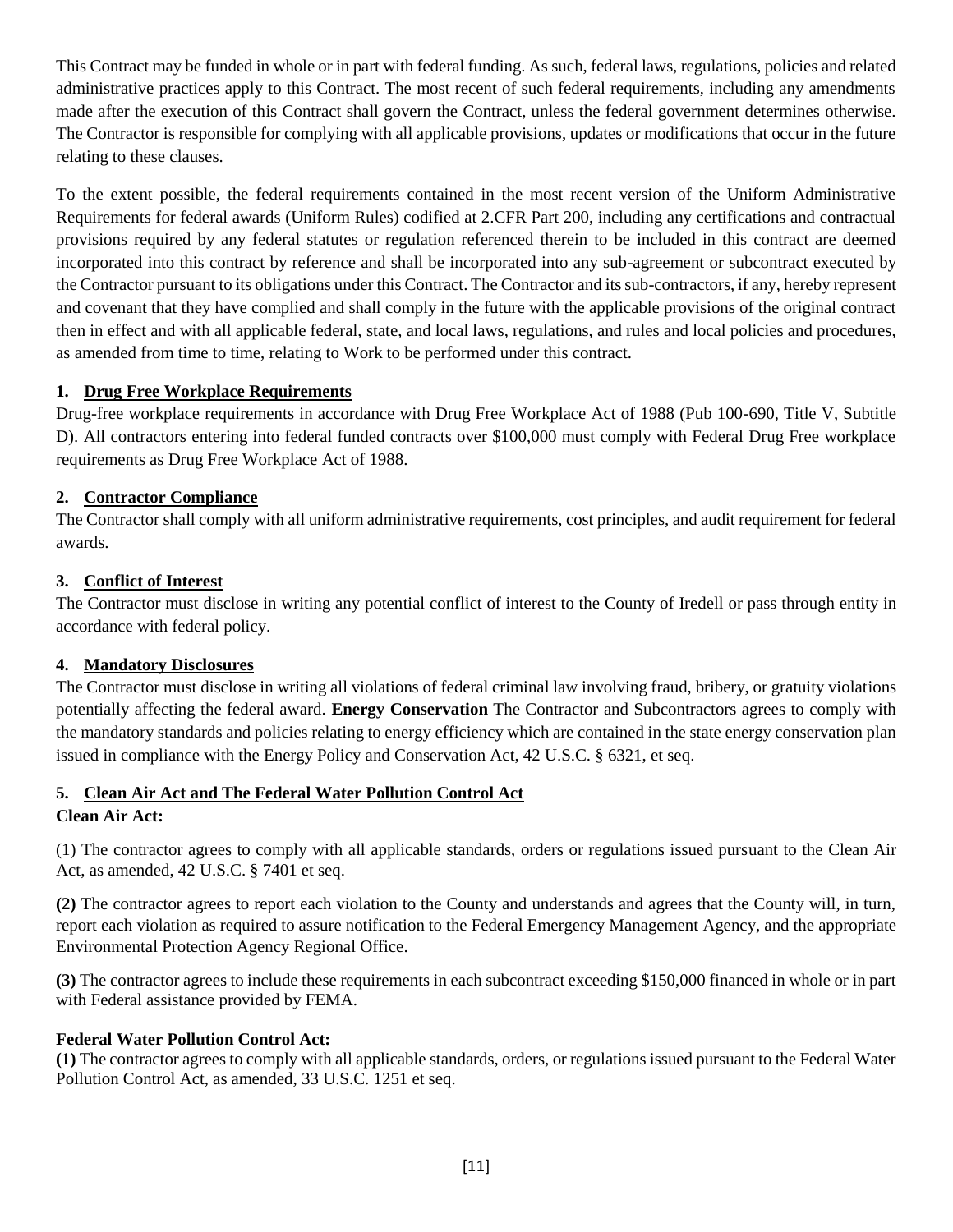**(2)** The contractor agrees to report each violation to the County and understands and agrees that the County will, in turn, report each violation as required to assure notification to the Federal Emergency Management Agency, and the appropriate Environmental Protection Agency Regional Office.

**(3)** The contractor agrees to include these requirements in each subcontract exceeding \$150,000 financed in whole or in part with Federal assistance provided by FEMA.

#### **6. Access to Records and Reports**

The following access to records requirements applies to this contract:

**(1)** The Contractor agrees to provide the County, the FEMA Administrator, the Comptroller General of the United States, or any of their authorized representatives access to any books, documents, papers, and records of the Contractor which are directly pertinent to this contract for the purposes of making audits, examinations, excerpts, and transcriptions.

**(2)** The Contractor agrees to permit any of the foregoing parties to reproduce by any means whatsoever or to copy excerpts and transcriptions as reasonably needed.

**(3)** The Contractor agrees to provide the FEMA Administrator or his authorized representatives access to construction or other work sites pertaining to the work being completed under the contract.

**(4)** In compliance with the Disaster Recovery Act of 2018, the County and the Contractor acknowledge and agree that no language in this contract is intended to prohibit audits or internal reviews by the FEMA Administrator or the Comptroller General of the United States.

#### **7. No Obligation by Federal Government**

The Federal Government is not a party to this contract and is not subject to any obligations or liabilities to the non-Federal entity, contractor, or any other party pertaining to any matter resulting from the contract.

#### **8. Program Fraud and False or Fraudulent Statements or Related Acts**

The Contractor acknowledges that 31 U.S.C. Chap. 38 (Administrative Remedies for False Claims and Statements) applies to the Contractor's actions pertaining to this contract.

#### **9. Changes**

Any change in the contract cost, modification, change order, or constructive change must be allowable, allocable, within the scope of its funding, grant or cooperative agreement, and reasonable for the completion of project scope. All changes and/or amendments to the contract will be outlined in detail, formalized in writing, and signed by the authorized representative of each party. Contractor's failure to do so shall constitute a material breach of the contract.

#### **10. Termination**

**(1)** *Termination Without Cause*. The County may immediately terminate this Agreement at any time without cause by giving written notice to the Contractor.

**(2)** *Termination for Default by Either Party*. By giving written notice to the other party, either party may terminate this Agreement upon the occurrence of one or more of the following events:

The other party violates or fails to perform any covenant, provision, obligation, term or condition contained in this Agreement, provided that, unless otherwise stated in this Agreement, such failure or violation shall not be cause for termination if both of the following conditions are satisfied: (i) such default is reasonably susceptible to cure; and (ii) the other party cures such default within ten (10) days of receipt of written notice of default from the non-defaulting party; or

The other party attempts to assign, terminate or cancel this Agreement contrary to the terms hereof; or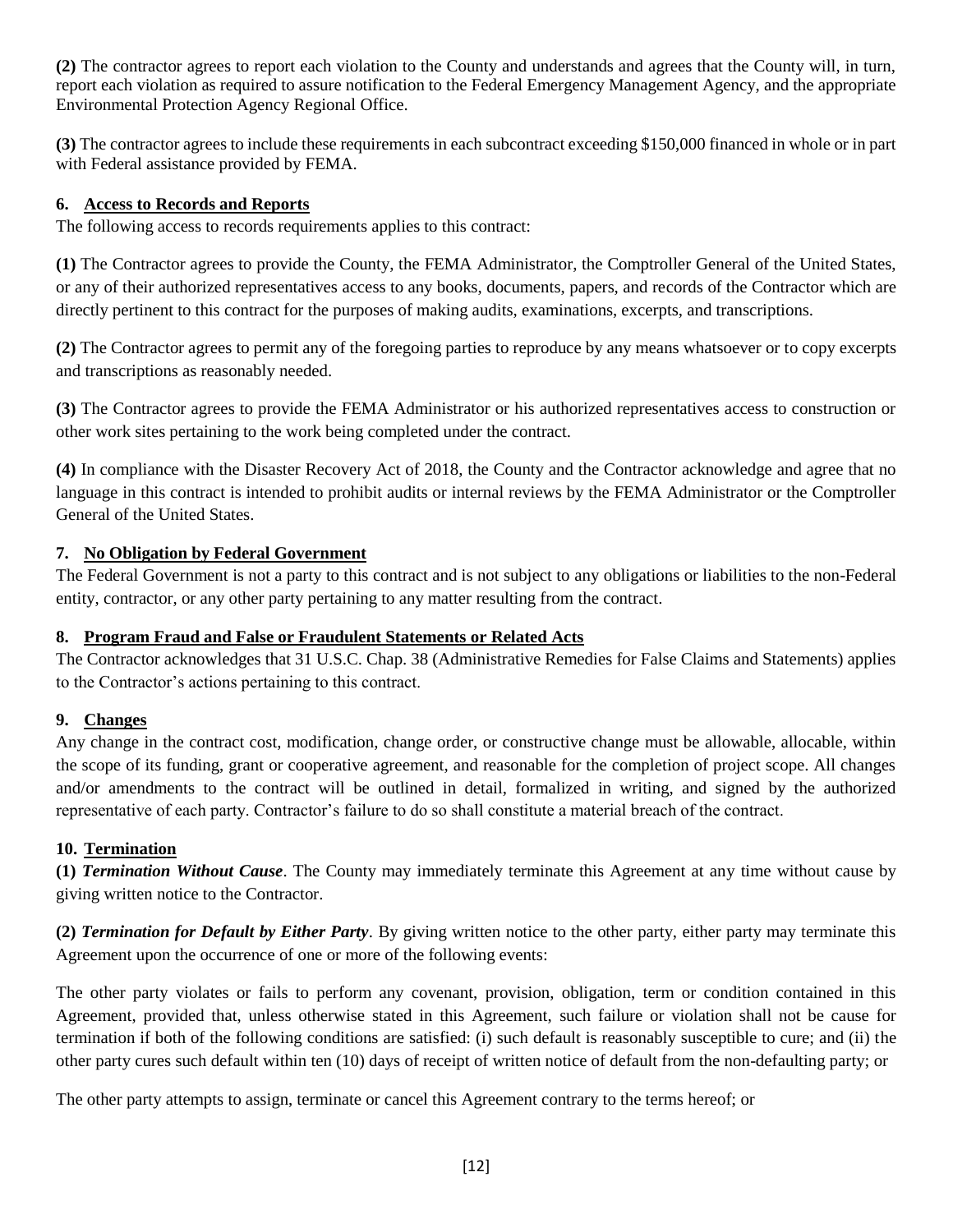The other party ceases to do business as a going concern, makes an assignment for the benefit of creditors, admits in writing its inability to pay debts as they become due, files a petition in bankruptcy or has an involuntary bankruptcy petition filed against it (except in connection with a reorganization under which the business of such party is continued and performance of all its obligations under this Agreement shall continue), or if a receiver, trustee or liquidator is appointed for it or any substantial part of other party's assets or properties.

Any notice of default pursuant to this Section shall identify and state the party's intent to terminate this Agreement if the default is not cured within the specified period.

**(3)** *Additional Grounds for Default Termination by the County.* By giving written notice to the Contractor, the County may also terminate this Agreement upon the occurrence of one or more of the following events (which shall each constitute grounds for termination without a cure period and without the occurrence of any of the other events of default previously listed):

The Contractor makes or allows to be made any material written misrepresentation or provides any materially misleading written information in connection with this Agreement, Contractor's Proposal, or any covenant, agreement, obligation, term or condition contained in this Agreement; or

The Contractor takes or fails to take any action which constitutes grounds for immediate termination under the terms of this Agreement, including but not limited to failure to obtain or maintain the insurance policies and endorsements as required by this Agreement, or failure to provide the proof of insurance as required by this Agreement.

**(4)** *Cancellation of Orders and Subcontracts*. In the event this Agreement is terminated by the County for any reason prior to the end of the term, the Contractor shall upon termination immediately discontinue all service in connection with this Agreement and promptly cancel all existing orders and subcontracts, which are chargeable to this Agreement. As soon as practicable after receipt of notice of termination, the Contractor shall submit a statement to the County showing in detail the services performed under this Agreement to the date of termination.

**(5)** *No Effect on Taxes, Fees, Charges, or Reports*. Any termination of the Agreement shall not relieve the Contractor of the obligation to pay any fees, taxes or other charges then due to the County, nor relieve the Contractor of the obligation to file any daily, monthly, quarterly or annual reports covering the period to termination nor relieve the Contractor from any claim for damages previously accrued or then accruing against the Contractor.

**(6)** *Obligations Upon Expiration or Termination.* Upon expiration or termination of this Agreement, the Contractor shall promptly (a) return to the County all computer programs, files, documentation, data, media, related material and any other recording devices, information, or compact discs that are owned by the County; (b) deliver to the County all Work Product; (c) allow the County or a new vendor access to the systems, software, infrastructure, or processes of the Contractor that are necessary to migrate the Services to a new vendor; and (d) refund to the County all pre-paid sums for Products or Services that have been cancelled and will not be delivered.

**(7)** *No Suspension*. In the event that the County disputes in good faith an allegation of default by the Contractor, notwithstanding anything to the contrary in this Agreement, the Contractor agrees that it will not terminate this Agreement or suspend or limit the delivery of Products or Services or any warranties or repossess, disable or render unusable any Software supplied by the Contractor, unless (i) the parties agree in writing, or (ii) an order of a court of competent jurisdiction determines otherwise.

**(8)** *Authority to Terminate*. The County Manager or their designee is authorized to terminate this Agreement on behalf of the County.

**(9)** *Audit.* During the term of the Agreement and for a period of one (1) year after termination or expiration of this Agreement for any reason, the County shall have the right to audit, either itself or through a third party, all books and records (including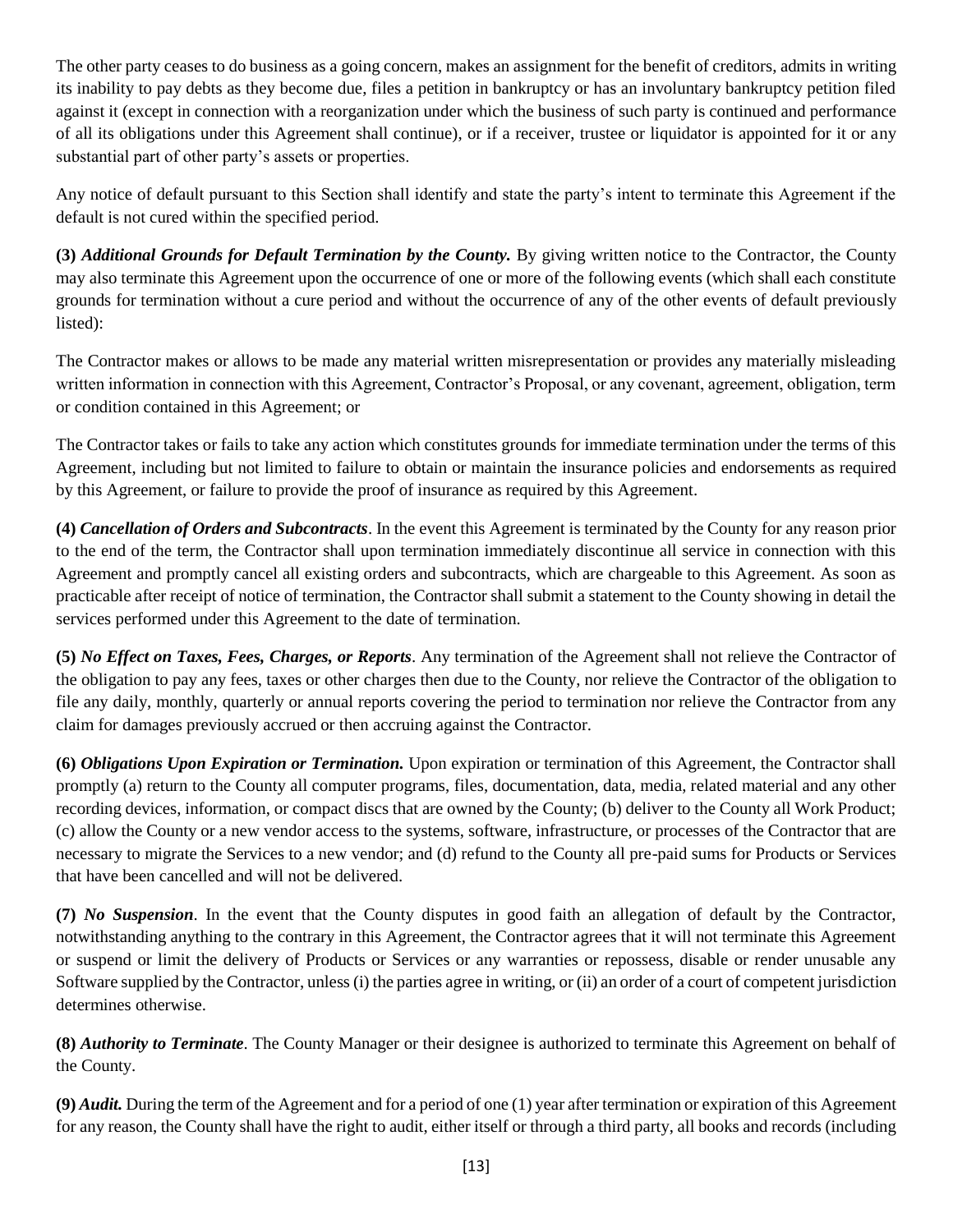but not limited to the technical records) and facilities of the Contractor necessary to evaluate Contractor's compliance with the terms and conditions of the Agreement or the County's payment obligations. The County shall pay its own expenses, relating to such audits, but shall not have to pay any expenses or additional costs of the Contractor. However, if noncompliance is found that would have cost the County in excess of \$5,000 but for the audit, then the Contractor shall be required to reimburse the County for the cost of the audit.

#### **11. Remedies**

**(1) Liquidated Damages**: The County and the Contractor acknowledge and agree that the County may incur costs if the Contractor fails to meet the delivery times set forth in the Request for Proposal for the Products and Services. The parties further acknowledge and agree that: (a) the County may be damaged by such failures, including loss of goodwill and administrative costs; but that (b) the costs that the County might reasonably be anticipated to accrue as a result of such failures are difficult to ascertain due to their indefiniteness and uncertainty. Accordingly, the Contractor agrees to pay liquidated damages at the rates set forth in the Request for Proposal (if applicable). The parties agree that the liquidated damages set forth in the Request for Proposal shall be the County's exclusive remedy for loss of goodwill and administrative costs, attributable to a failure by the Contractor to meet such delivery times, but shall not be the remedy for the cost to cover or other direct damages.

**(2) Right to Cover**: If the Contractor fails to meet any completion date or resolution time set forth in this Agreement (including the Exhibits), and it fails to cure such default within one (1) business day after receiving written notice from the County of such failure, the County may take any of the following actions with or without terminating this Agreement, and in addition to and without limiting any other remedies it may have:

Employ such means as it may reasonably deem advisable and appropriate to perform itself or obtain the Services from a third party until the matter is resolved and the Contractor is again able to resume performance under this Agreement; and

Deduct any and all reasonable expenses incurred by the County in obtaining or performing the Services from any money then due or to become due the Contractor and, should the County's reasonable cost of obtaining or performing the services exceed the amount due the Contractor, collect the difference from the Contractor.

**(3) Right to Withhold Payment**. If the Contractor materially breaches any provision of this Agreement, the County shall have a right to withhold all payments due to the Contractor with respect to the services that are the subject of such breach until such breach has been fully cured.

**(4) Specific Performance and Injunctive Relief**. The Contractor agrees that due to the potential impact on public health, monetary damages may not be an adequate remedy for the Contractor's failure to provide the Services required by this Agreement, and monetary damages may not be the equivalent of the performance of such obligation. Accordingly, the Contractor hereby agrees that the County may seek an order granting specific performance of such obligations of the Contractor in a court of competent jurisdiction in Iredell County, North Carolina. The Contractor further consents to the County seeking injunctive relief (including a temporary restraining order) to assure performance in the event the Contractor breaches the Agreement in any material respect.

**(5) Setoff.** Each party shall be entitled to setoff and deduct from any amounts owed to the other party pursuant to this Agreement all damages and expenses incurred as a result of the other party's breach of this Agreement, following any applicable cure periods, and provided such party has given notice of its intention to apply a setoff prior to making the payment deduction, together with documentary evidence demonstrating that such party has actually incurred the damages and/or expenses being setoff.

**(6) Other Remedies**. Except as specifically set forth in the main body of this Agreement, the remedies set forth above shall be deemed cumulative and not exclusive and may be exercised successively or concurrently, in addition to any other available remedy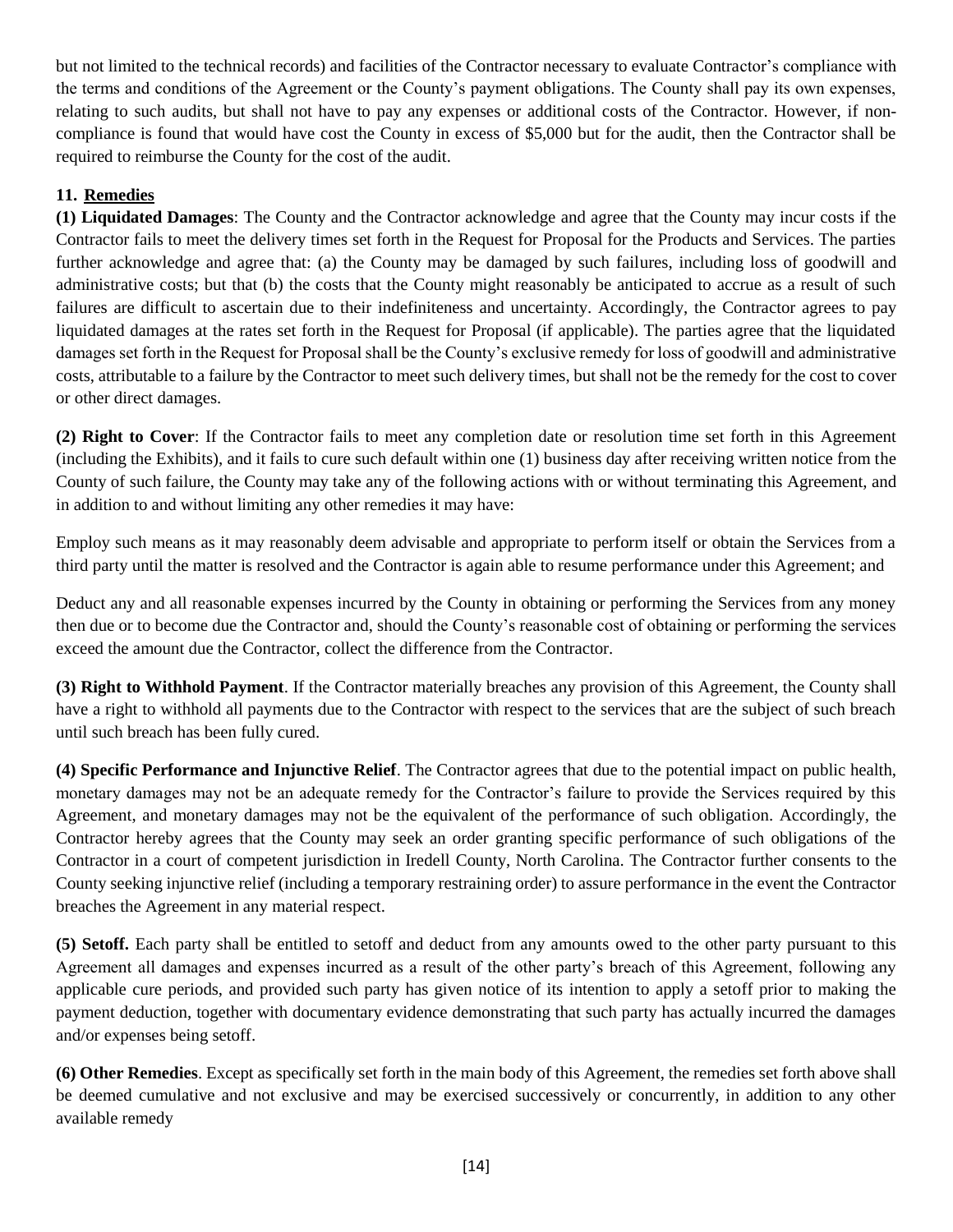#### **12. Debarment and Suspension**

**(1)** This contract is a covered transaction for purposes of 2 C.F.R. pt. 180 and 2 C.F.R. pt. 3000. As such, the contractor is required to verify that none of the contractor's principals (defined at 2 C.F.R. § 180.995) or its affiliates (defined at 2 C.F.R. § 180.905) are excluded (defined at 2 C.F.R. § 180.940) or disqualified (defined at 2 C.F.R. § 180.935).

**(2)** The contractor must comply with 2 C.F.R. pt. 180, subpart C and 2 C.F.R. pt. 3000, subpart C, and must include a requirement to comply with these regulations in any lower tier covered transaction it enters into.

**(3)** This certification is a material representation of fact relied upon by the County. If it is later determined that the contractor did not comply with 2 C.F.R. pt. 180, subpart C and 2 C.F.R. pt. 3000, subpart C, in addition to remedies available to County, the Federal Government may pursue available remedies, including but not limited to suspension and/or debarment.

**(4)** The bidder or proposer agrees to comply with the requirements of 2 C.F.R. pt. 180, subpart C and 2 C.F.R. pt. 3000, subpart C while this offer is valid and throughout the period of any contract that may arise from this offer. The bidder or proposer further agrees to include a provision requiring such compliance in its lower tier covered transactions.

#### **13. Equal Employment Opportunity**

During the performance of this contract, the Contractor agrees as follows:

**(1)** The contractor will not discriminate against any employee or applicant for employment because of race, color, religion, sex, sexual orientation, gender identity, or national origin. The contractor will take affirmative action to ensure that applicants are employed, and that employees are treated during employment without regard to their race, color, religion, sex, sexual orientation, gender identity, or national origin. Such action shall include, but not be limited to the following:

Employment, upgrading, demotion, or transfer; recruitment or recruitment advertising; layoff or termination; rates of pay or other forms of compensation; and selection for training, including apprenticeship. The contractor agrees to post in conspicuous places, available to employees and applicants for employment, notices to be provided setting forth the provisions of this nondiscrimination clause.

**(2)** The contractor will, in all solicitations or advertisements for employees placed by or on behalf of the contractor, state that all qualified applicants will receive consideration for employment without regard to race, color, religion, sex, sexual orientation, gender identity, or national origin.

**(3)** The contractor will not discharge or in any other manner discriminate against any employee or applicant for employment because such employee or applicant has inquired about, discussed, or disclosed the compensation of the employee or applicant or another employee or applicant. This provision shall not apply to instances in which an employee who has access to the compensation information of other employees or applicants as a part of such employee's essential job functions discloses the compensation of such other employees or applicants to individuals who do not otherwise have access to such information, unless such disclosure is in response to a formal complaint or charge, in furtherance of an investigation, proceeding, hearing, or action, including an investigation conducted by the employer, or is consistent with the contractor's legal duty to furnish information.

**(4)** The contractor will send to each labor union or representative of workers with which he has a collective bargaining agreement or other contract or understanding, a notice to be provided advising the said labor union or workers' representatives of the contractor's commitments under this section, and shall post copies of the notice in conspicuous places available to employees and applicants for employment.

**(5)** The contractor will comply with all provisions of Executive Order 11246 of September 24, 1965, and of the rules, regulations, and relevant orders of the Secretary of Labor.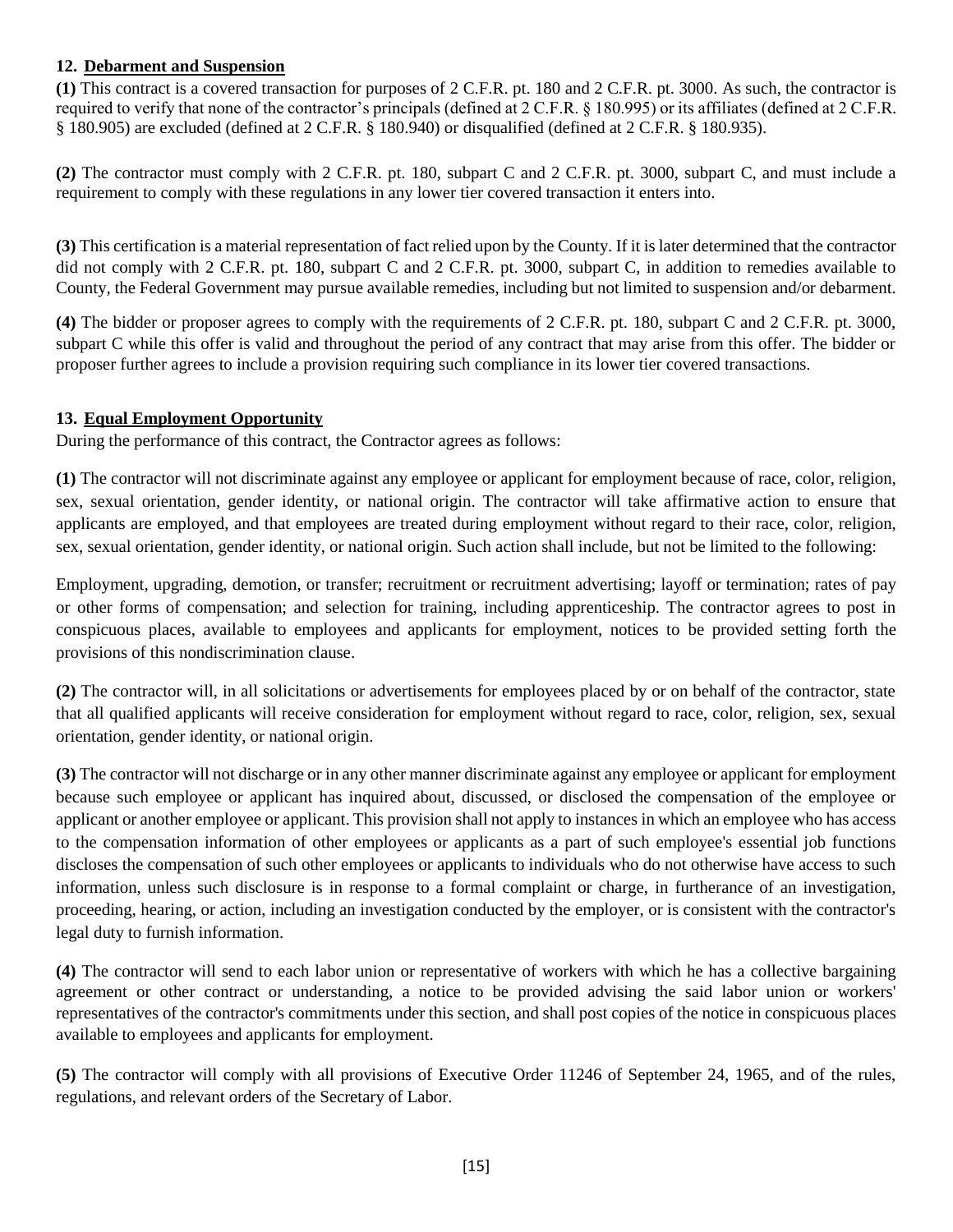**(6)** The contractor will furnish all information and reports required by Executive Order 11246 of September 24, 1965, and by rules, regulations, and orders of the Secretary of Labor, or pursuant thereto, and will permit access to his books, records, and accounts by the administering agency and the Secretary of Labor for purposes of investigation to ascertain compliance with such rules, regulations, and orders.

**(7)** In the event of the contractor's noncompliance with the nondiscrimination clauses of this contract or with any of the said rules, regulations, or orders, this contract may be canceled, terminated, or suspended in whole or in part and the contractor may be declared ineligible for further Government contracts or federally assisted construction contracts in accordance with procedures authorized in Executive Order 11246 of September 24, 1965, and such other sanctions may be imposed and remedies invoked as provided in Executive Order 11246 of September 24, 1965, or by rule, regulation, or order of the Secretary of Labor, or as otherwise provided by law.

**(8)** The contractor will include the portion of the sentence immediately preceding paragraph (1) and the provisions of paragraphs (1) through (8) in every subcontract or purchase order unless exempted by rules, regulations, or orders of the Secretary of Labor issued pursuant to section 204 of Executive Order 11246 of September 24, 1965, so that such provisions will be binding upon each subcontractor or vendor. The contractor will take such action with respect to any subcontract or purchase order as the administering agency may direct as a means of enforcing such provisions, including sanctions for noncompliance:

Provided*,* however, that in the event a contractor becomes involved in, or is threatened with, litigation with a subcontractor or vendor as a result of such direction by the administering agency, the contractor may request the United States to enter into such litigation to protect the interests of the United States.

The applicant further agrees that it will be bound by the above equal opportunity clause with respect to its own employment practices when it participates in federally assisted construction work: *Provided,* That if the applicant so participating is a State or local government, the above equal opportunity clause is not applicable to any agency, instrumentality or subdivision of such government which does not participate in work on or under the contract.

The applicant agrees that it will assist and cooperate actively with the administering agency and the Secretary of Labor in obtaining the compliance of contractors and subcontractors with the equal opportunity clause and the rules, regulations, and relevant orders of the Secretary of Labor, that it will furnish the administering agency and the Secretary of Labor such information as they may require for the supervision of such compliance, and that it will otherwise assist the administering agency in the discharge of the agency's primary responsibility for securing compliance.

The applicant further agrees that it will refrain from entering into any contract or contract modification subject to Executive Order 11246 of September 24, 1965, with a contractor debarred from, or who has not demonstrated eligibility for, Government contracts and federally assisted construction contracts pursuant to the Executive Order and will carry out such sanctions and penalties for violation of the equal opportunity clause as may be imposed upon contractors and subcontractors by the administering agency or the Secretary of Labor pursuant to Part II, Subpart D of the Executive Order. In addition, the applicant agrees that if it fails or refuses to comply with these undertakings, the administering agency may take any or all of the following actions: Cancel, terminate, or suspend in whole or in part this grant (contract, loan, insurance, guarantee); refrain from extending any further assistance to the applicant under the program with respect to which the failure or refund occurred until satisfactory assurance of future compliance has been received from such applicant; and refer the case to the Department of Justice for appropriate legal proceedings.

#### **14. Davis-Bacon Requirements**

**(1)** All transactions regarding this contract shall be done in compliance with the Davis-Bacon Act (40 U.S.C. 3141-3144, and 3146-3148) and the requirements of 29 C.F.R. pt. 5 as may be applicable. The contractor shall comply with 40 U.S.C. 3141-3144, and 3146-3148 and the requirements of 29 C.F.R. pt. 5 as applicable.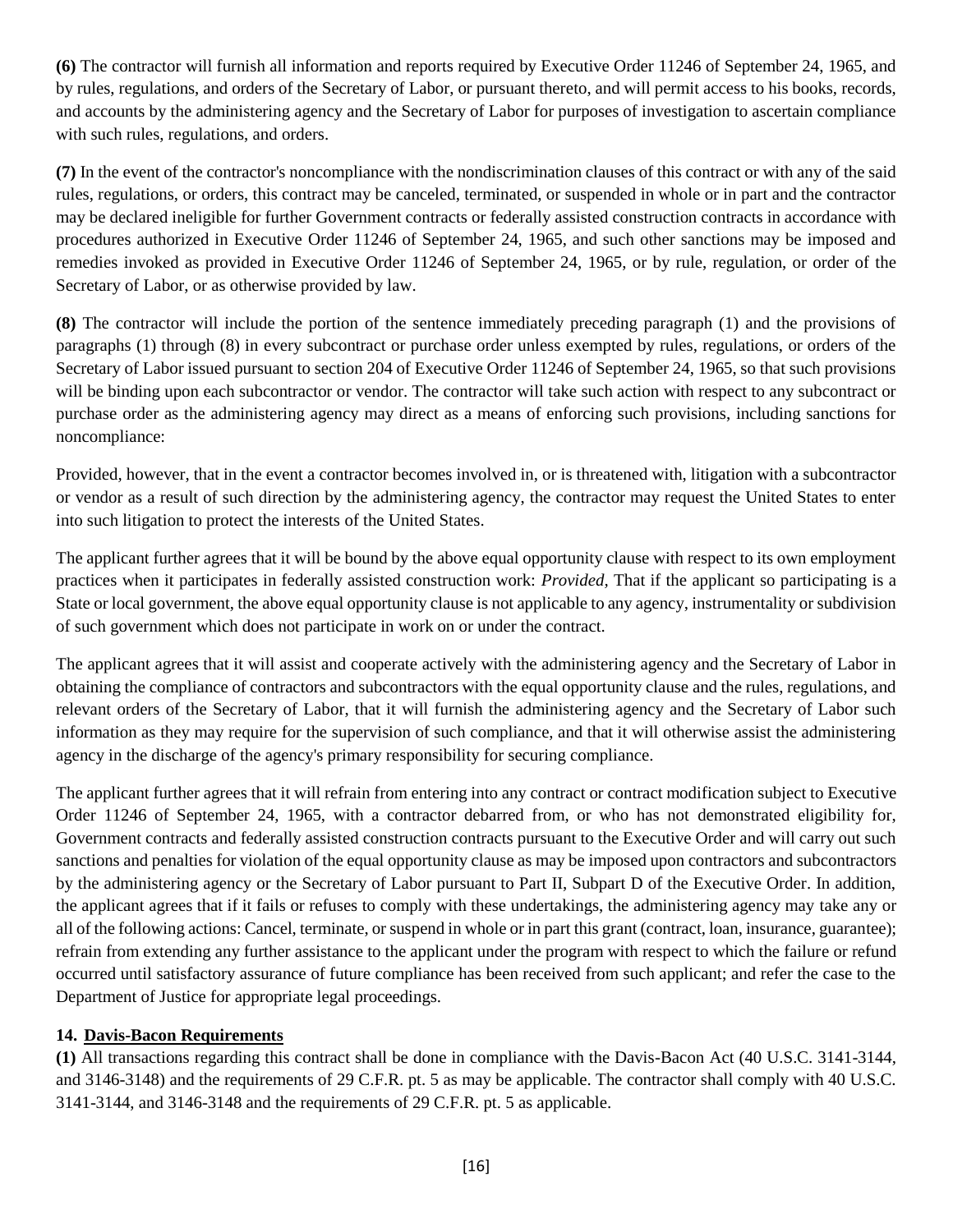**(2)** Contractors are required to pay wages to laborers and mechanics at a rate not less than the prevailing wages specified in a wage determination made by the Secretary of Labor.

**(3)** Additionally, contractors are required to pay wages not less than once a week.

#### **15. Copeland "Anti-Kickback" Act**

**(1) Contractor.** The contractor shall comply with 18 U.S.C. § 874, 40 U.S.C. § 3145, and the requirements of 29 C.F.R. pt. 3 as may be applicable, which are incorporated by reference into this contract.

**(2) Subcontracts.** The contractor or subcontractor shall insert in any subcontracts the clause above and such other clauses as FEMA may by appropriate instructions require, and also a clause requiring the subcontractors to include these clauses in any lower tier subcontracts. The prime contractor shall be responsible for the compliance by any subcontractor or lower tier subcontractor with all of these contract clauses.

**(3) Breach.** A breach of the contract clauses above may be grounds for termination of the contract, and for debarment as a contractor and subcontractor as provided in 29 C.F.R. § 5.12."

#### **16. Contract Work Hours and Safety Standards Act (40 U.S.C. 3701-3708)**

Where applicable, all contracts awarded in excess of \$100,000 that involve the employment of mechanics or laborers must be in compliance with 40 U.S.C. 3702 and 3704, as supplemented by Department of Labor regulations (29 CFR Part 5).

**(1) Overtime requirements.** No contractor or subcontractor contracting for any part of the contract work which may require or involve the employment of laborers or mechanics shall require or permit any such laborer or mechanic in any workweek in which he or she is employed on such work to work in excess of forty hours in such workweek unless such laborer or mechanic receives compensation at a rate not less than one and one-half times the basic rate of pay for all hours worked in excess of forty hours in such workweek.

**(2) Violation; liability for unpaid wages; liquidated damages.** In the event of any violation of the clause set forth in paragraph (b) (1) of this section the contractor and any subcontractor responsible therefor shall be liable for the unpaid wages. In addition, such contractor and subcontractor shall be liable to the United States (in the case of work done under contract for the District of Columbia or a territory, to such District or to such territory), for liquidated damages. Such liquidated damages shall be computed with respect to each individual laborer or mechanic, including watchmen and guards, employed in violation of the clause set forth in paragraph (b) (1) of this section, in the sum of \$26 for each calendar day on which such individual was required or permitted to work in excess of the standard workweek of forty hours without payment of the overtime wages required by the clause set forth in paragraph  $(b)$  (1) of this section.

**(3) Withholding for unpaid wages and liquidated damages.** The Owner shall upon its own action or upon written request of an authorized representative of the Department of Labor withhold or cause to be withheld, from any moneys payable on account of work performed by the contractor or subcontractor under any such contract or any other Federal contract with the same prime contractor, or any other federally-assisted contract subject to the Contract Work Hours and Safety Standards Act, which is held by the same prime contractor, such sums as may be determined to be necessary to satisfy any liabilities of such contractor or subcontractor for unpaid wages and liquidated damages as provided in the clause set forth in paragraph (b)(2) of this section.

**(4) Subcontracts.** The contractor or subcontractor shall insert in any subcontracts the clauses set forth in paragraph (b)(1) through (4) of this section and also a clause requiring the subcontractors to include these clauses in any lower tier subcontracts. The prime contractor shall be responsible for compliance by any subcontractor or lower tier subcontractor with the clauses set forth in paragraphs  $(b)(1)$  through  $(4)$  of this section.

#### **17. Rights to Inventions Made Under a Contract or Agreement**  *Patent and Rights in Data*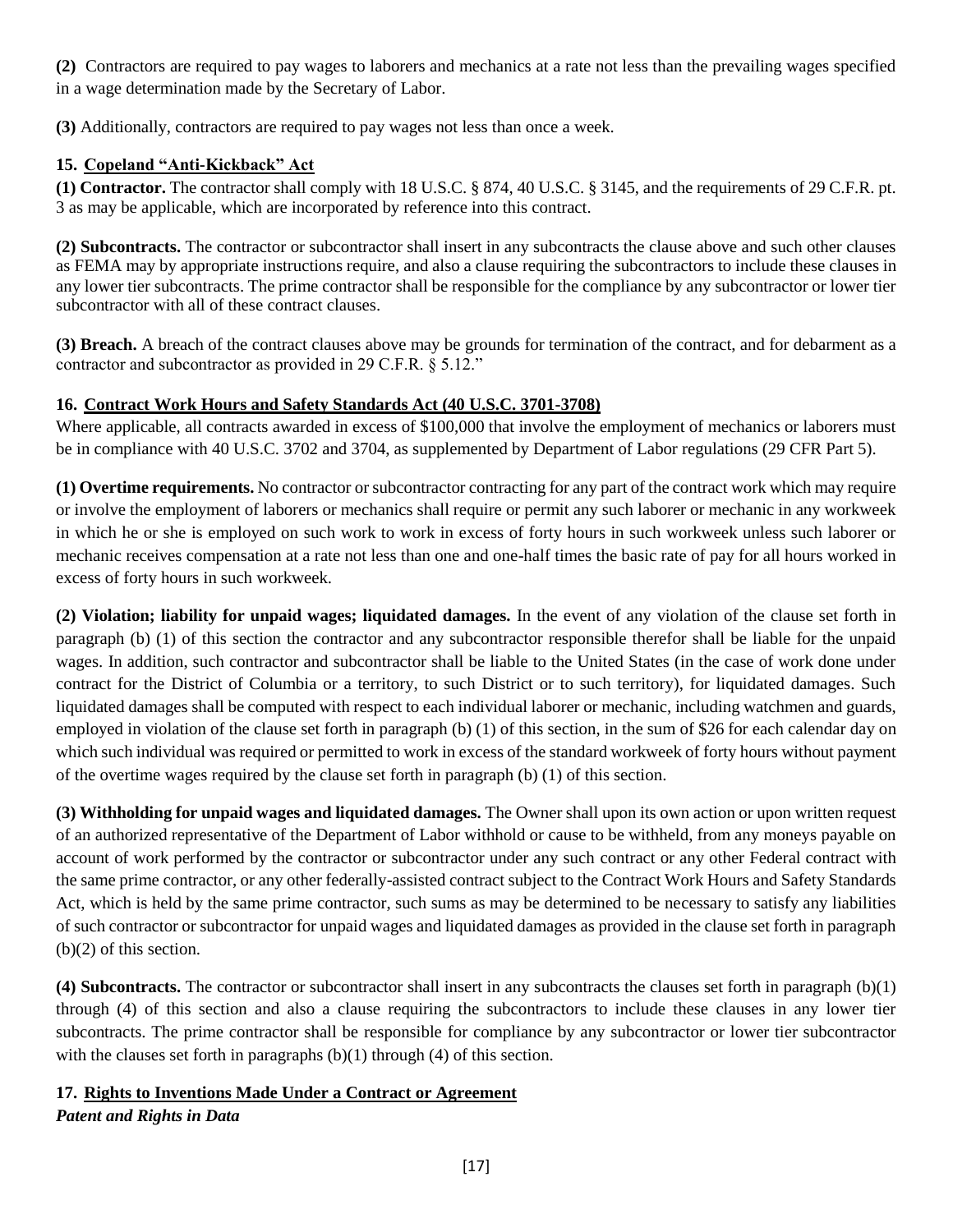Contracts involving experimental, developmental, or research work.

The term "subject data" used in this clause means recorded information, whether or not copyrighted, that is delivered or specified to be delivered under the contract. The term includes graphic or pictorial delineation in media such as drawings or photographs; text in specifications or related performance or design-type documents; machine forms such as punched cards, magnetic tape, or computer memory printouts; and information retained in computer memory. Examples include, but are not limited to, computer software, engineering drawings and associated lists, specifications, standards, process sheets, manuals, technical reports, catalog item identifications, and related information. The term "subject data" does not include financial reports, cost analyses, and similar information incidental to contract administration.

**Rights in Data** - The following requirements apply to each contract involving experimental, developmental or research work:

The following restrictions apply to all subject data first produced in the performance of the contract to which this Attachment has been added:

**(1)** Except for its own internal use, the Purchaser or Contractor may not publish or reproduce subject data in whole or in part, or in any manner or form, nor may the Purchaser or Contractor authorize others to do so, without the written consent of the Federal Government, until such time as the Federal Government may have either released or approved the release of such data to the public; this restriction on publication, however, does not apply to any contract with an academic institution. In accordance with 49 CFR § 18.34 and 49 CFR § 19.36, the Federal Government reserves a royalty-free, non-exclusive and irrevocable license to reproduce, publish, or otherwise use, and to authorize others to use, for "Federal Government purposes," any subject data or copyright described in subsections  $(2)(b)(i)$  and  $(2)(b)(ii)$  of this clause below. As used in the previous sentence, "for Federal Government purposes," means use only for the direct purposes of the Federal Government. Without the copyright owner's consent, the Federal Government may not extend its Federal license to any other party.

**(2)** Any subject data developed under that contract, whether or not a copyright has been obtained; and

**(3)** Any rights of copyright purchased by the Purchaser or Contractor using Federal assistance in whole or in part.

**(4)** When federal assistance is awarded for experimental, developmental, or research work, it is the general intention to increase knowledge available to the public rather than to restrict the benefits resulting from the work to participants in that work. Therefore, unless determined otherwise, the Purchaser and the Contractor performing experimental, developmental, or research work required by the underlying contract to which this Attachment is added agree to make available to the public, either the license in the copyright to any subject data developed in the course of that contract or a copy of the subject data first produced under the contract for which a copyright has not been obtained. If the experimental, developmental, or research work, which is the subject of the underlying contract, is not completed for any reason whatsoever, all data developed under that contract shall become subject data as defined in subsection (a) of this clause and shall be delivered as the Federal Government may direct. This subsection (c), however, does not apply to adaptations of automatic data processing equipment or programs for the Purchaser or Contractor's use whose costs are financed in whole or in part with Federal assistance.

**(5)** Unless prohibited by state law, upon request by the Federal Government, the Purchaser and the Contractor agree to indemnify, save, and hold harmless the Federal Government, its officers, agents, and employees acting within the scope of their official duties against any liability, including costs and expenses, resulting from any willful or intentional violation by the Purchaser or Contractor of proprietary rights, copyrights, or right of privacy, arising out of the publication, translation, reproduction, delivery, use, or disposition of any data furnished under that contract. Neither the Purchaser nor the Contractor shall be required to indemnify the Federal Government for any such liability arising out of the wrongful act of any employee, official, or agents of the Federal Government.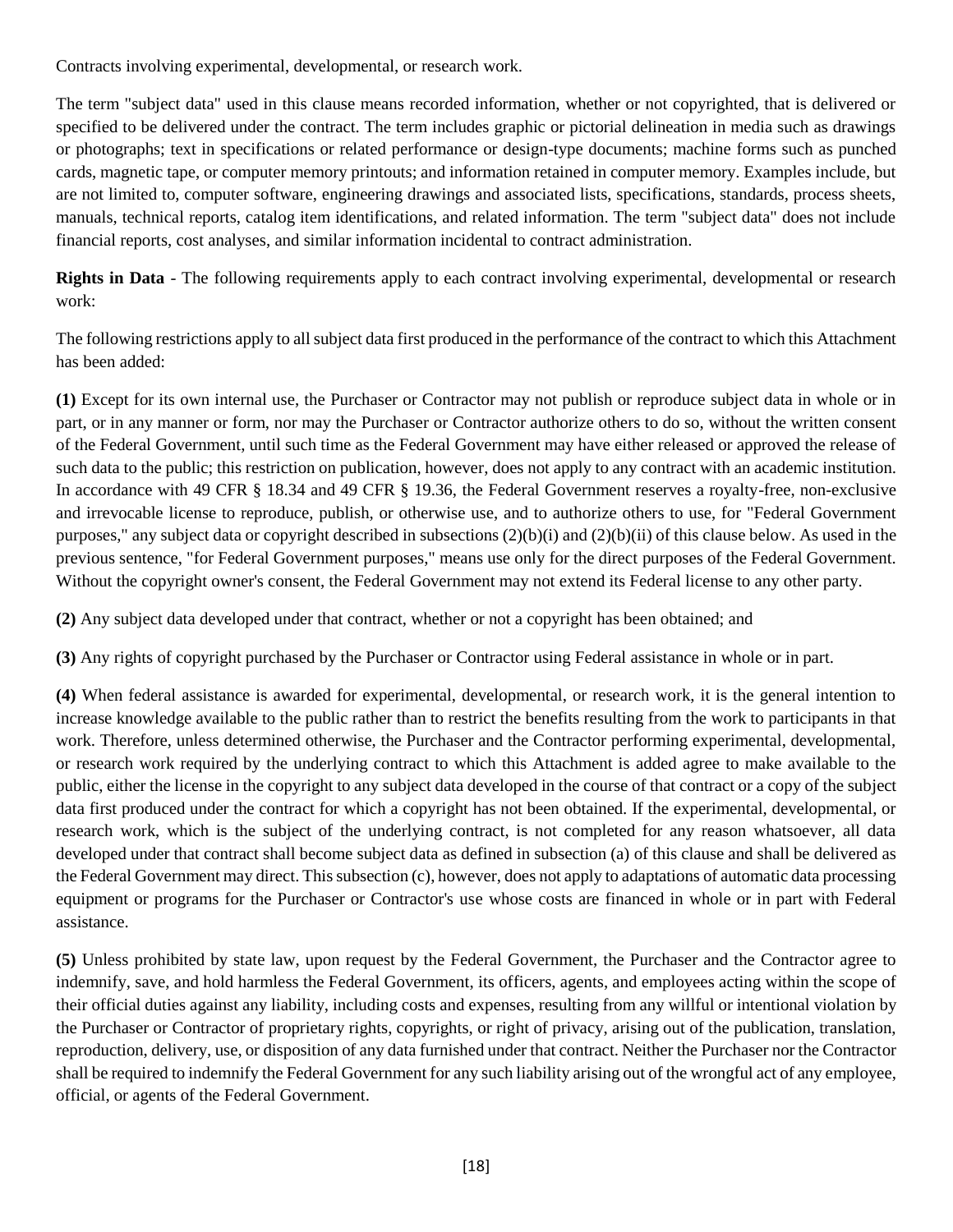**(6)** Nothing contained in this clause regarding rights in data shall imply a license to the Federal Government under any patent or be construed as affecting the scope of any license or other right otherwise granted to the Federal Government under any patent.

**(7)** Data developed by the Purchaser or Contractor and financed entirely without the use of Federal assistance that has been incorporated into work required by the underlying contract to which this Attachment has been added is exempt from the requirements of subsections (b), (c), and (d) of this clause, provided that the Purchaser or Contractor identifies that data in writing at the time of delivery of the contract work.

**(8)** Unless determined otherwise, the Contractor agrees to include these requirements in each subcontract for experimental, developmental, or research work financed in whole or in part with Federal assistance.

**(9)** Unless the Federal Government later makes a contrary determination in writing, irrespective of the Contractor 's status (i.e., a large business, small business, state government or state instrumentality, local government, nonprofit organization, institution of higher education, individual, etc.), the Purchaser and the Contractor agree to take the necessary actions to provide those rights in that invention due the Federal Government as described in U.S. Department of Commerce regulations, "Rights to Inventions Made by Nonprofit Organizations and Small Business Firms Under Government Grants, Contracts and Cooperative Agreements," 37 CFR Part 401.

**(10)** The Contractor also agrees to include these requirements in each subcontract for experimental, developmental, or research work financed in whole or in part with Federal assistance.

**Patent Rights** - The following requirements apply to each contract involving experimental, developmental, or research work:

**(1)** General - If any invention, improvement, or discovery is conceived or first actually reduced to practice in the course of or under the contract to which this Attachment has been added, and that invention, improvement, or discovery is patentable under the laws of the United States of America or any foreign country, the Purchaser and Contractor agree to take actions necessary to provide immediate notice and a detailed report to the party at a higher tier.

**(2)** Unless the Federal Government later makes a contrary determination in writing, irrespective of the Contractor 's status (a large business, small business, state government or state instrumentality, local government, nonprofit organization, institution of higher education, individual), the Purchaser and the Contractor agree to take the necessary actions to provide those rights in that invention due the Federal Government as described in U.S. Department of Commerce regulations, "Rights to Inventions Made by Nonprofit Organizations and Small Business Firms Under Government Grants, Contracts and Cooperative Agreements," 37 CFR Part 401.

**(3)** The Contractor also agrees to include the requirements of this clause in each subcontract for experimental, developmental, or research work financed in whole or in part with Federal assistance.

#### **18. Procurement of Recovered Materials**

**(1)** In the performance of this contract, the Contractor shall make maximum use of products containing recovered materials that are EPA-designated items unless the product cannot be acquired:

- Competitively within a timeframe providing for compliance with the contract performance schedule.
- Meeting contract performance requirements.
- At a reasonable price.

**(2)** Information about this requirement, along with the list of EPA-designated items, is available at EPA's Comprehensive Procurement Guidelines web site, https://www.epa.gov/smm/comprehensive- procurement-guideline-cpg-program.

**(3)** The Contractor also agrees to comply with all other applicable requirements of Section 6002 of the Solid Waste Disposal Act."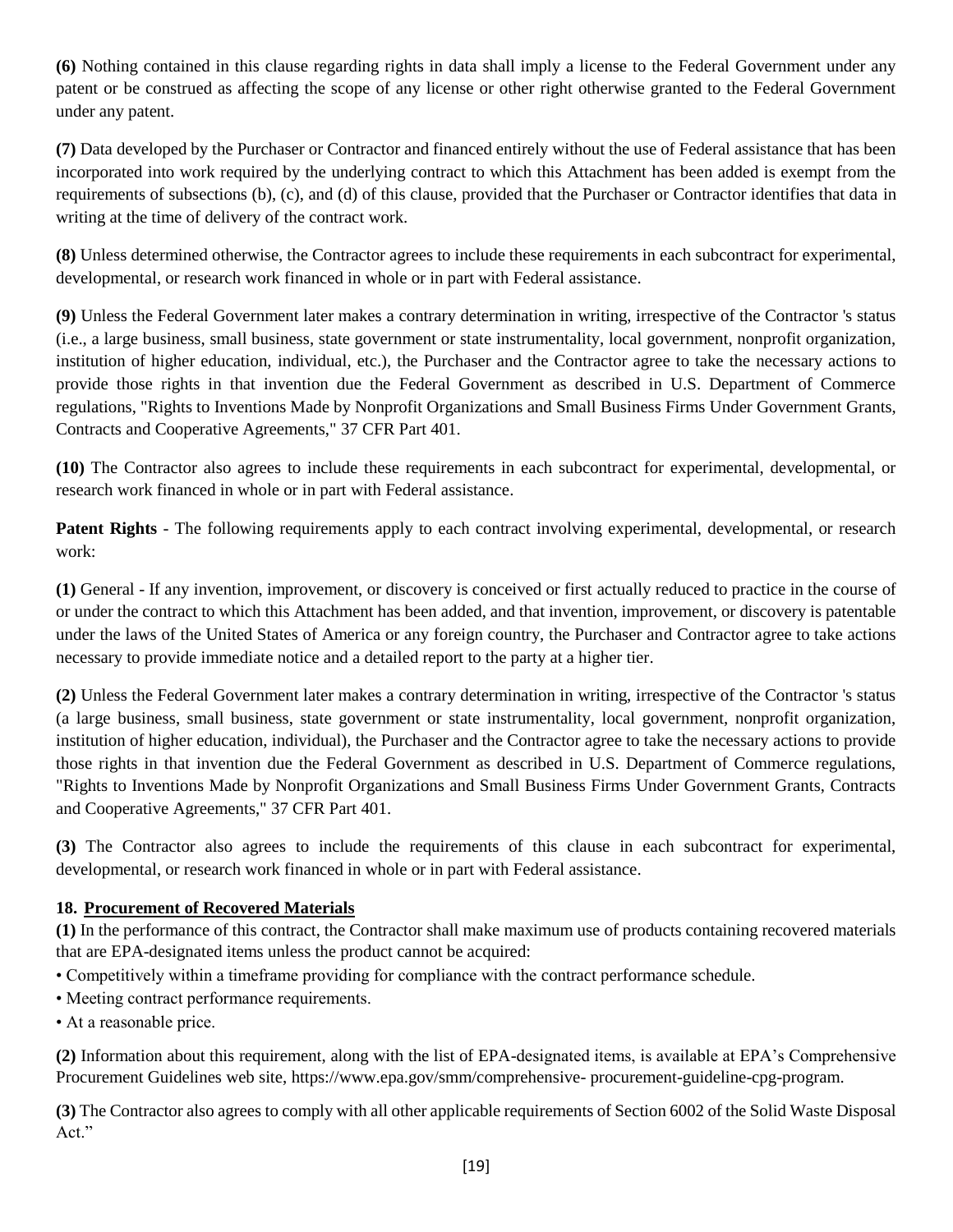#### **19. Safeguarding Personal Identifiable Information**:

Contracto**r** will take reasonable measures to safeguard protected personally identifiable information and other information designated as sensitive by the awarding agency or is considered sensitive consistent with applicable federal, state, and/or local laws regarding privacy and obligations of confidentiality.

#### **20. Federal Agency Seals, Logos, and Flags**

The Contractor shall not use any Federal Agency seal(s), logos, crests, or reproductions of flags or likenesses of Federal Agency officials without pre-approval by the specific federal agency.

#### **21. Byrd Anti-Lobbying Amendment**

Contractors who apply or bid for an award of \$100,000 or more shall file the required certification. Each tier certifies to the tier above that it will not and has not used Federal appropriated funds to pay any person or organization for influencing or attempting to influence an officer or employee of any agency, a Member of Congress, officer or employee of Congress, or an employee of a Member of Congress in connection with obtaining any Federal contract, grant, or any other award covered by 31 U.S.C. § 1352. Each tier shall also disclose any lobbying with non-Federal funds that takes place in connection with obtaining any Federal award. Such disclosures are forwarded from tier to tier up to the recipient who in turn will forward the certification(s) to the awarding agency.

#### **22. Compliance with Federal Law, Regulations, and Executive Orders**

This is an acknowledgement that Federal CARES Act financial assistance will be used to fund all or a portion of the contract. The contractor will comply with all applicable Federal law, regulations, executive orders, policies, procedures, and directives.

\*\*Remainder of Page Intentionally left Blank\*\*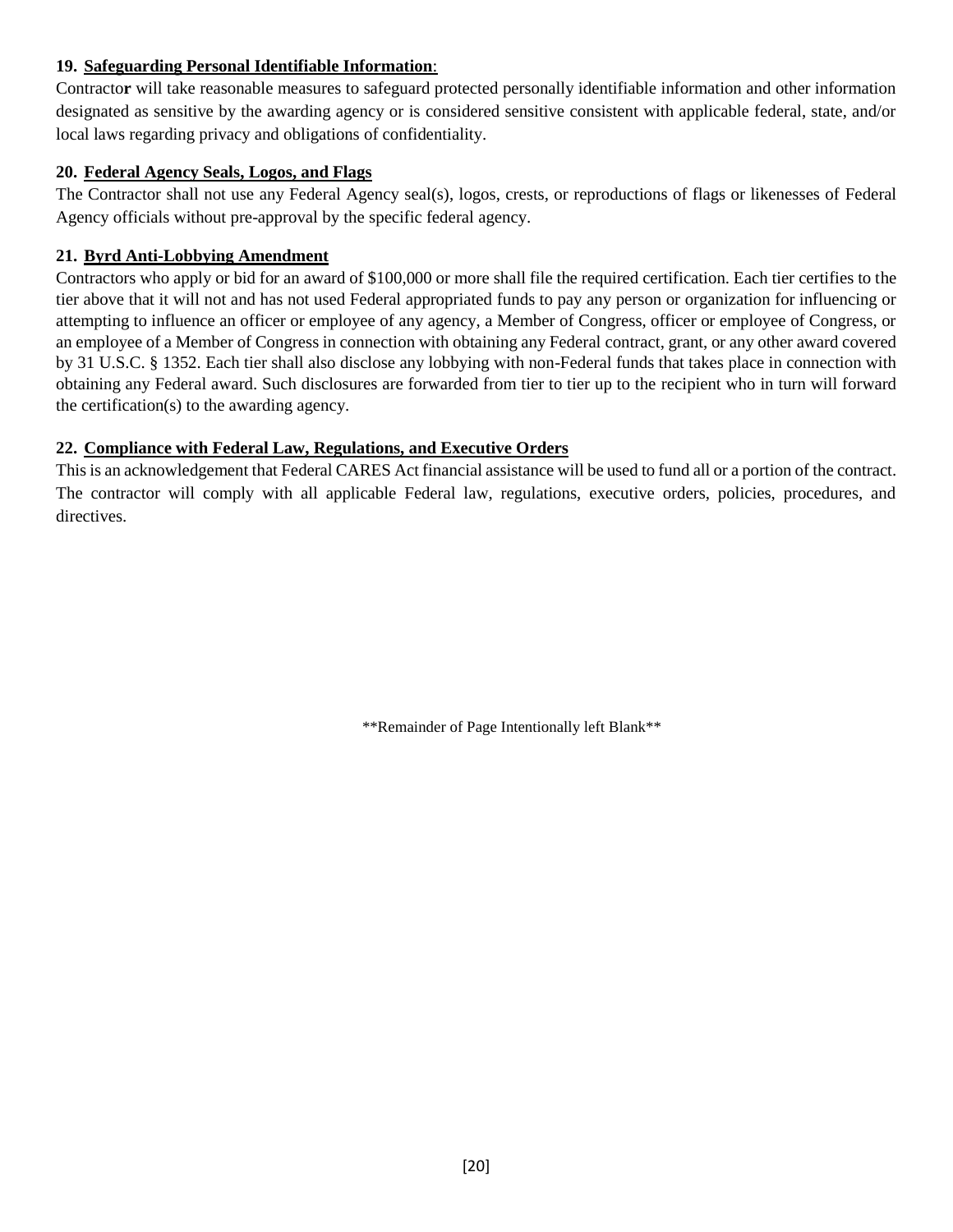#### **F. GENERAL PROJECT SPECIFICATIONS, SCOPE OF WORK, ETC.**

#### **Scope/Statement of Work for AG Open Shelter**

The awarded contractor shall provide all labor, materials, equipment and supervision to provide and deliver the "turn-key" installation of an open shelter, walkway and other site work as outlined in the bid package which also include referenced drawings and specifications for this project behind Iredell County Agricultural Center located at 444 Bristol Drive, Statesville, NC 28677.

All contractors shall during the mandatory prebid meeting familiarize themselves with existing conditions. Drawing provides area dimensions however it is responsibility of the contract to verify all numbers. All work shall be done by competent, skillful workmen in a substantial and craftsman-like manner.

All portions of the project shall comply with the latest editions of applicable volumes of the North Carolina State Building Code, as well as meet additional requirements and stipulations of local ordinances and local building code officials having jurisdiction.

#### **Contractor is responsible for obtaining all appropriate permits, licenses fees, inspections from City of Statesville, Iredell County or State as required. Contractor and all subcontractors to obtain all necessary permits and provide proof of Final Approval/Inspection(s) by all agencies having jurisdiction before making Application for Final Payment.**

All work must be coordinated with Iredell County Facility Services Field Manager to insure uninterrupted access to the site by the public and staff during normal business hours. It is the responsibility that contractors/subcontractors provide a clean and safe working area. Temporary barricades, directional signage, and other appropriate measures are the responsibility of the awarded contractor to insure the safety of their personnel, the public, and staff, as well as comply with all OSHA requirements and procedures.

The Contractor shall protect exposed surfaces adjacent to the work from physical damage resulting from construction activities. The Contractor shall clean, repair, or replace, as required any surface or area damages during the course of the work at no additional cost to Iredell County. Contractors are responsible for their own construction methods.

#### **Scope of Work**

The Contractor shall provide all general site grading; sedimentation and erosion control work and be responsible for all temporary shoring and bracing required.

- 1. Contractor is responsible for all general site grading, sedimentation and/or erosion control work.
- 2. Iredell County will be responsible for soil testing.
- 3. All concrete shall have a minimum 28 day compressive strength of 3000 PSI and shall be vibrated in place during placement.
- 4. Reinforcing for concrete shall conform to ASTM A-615, grade 60
- 5. All welded wire fabric shall conform to ASTM A-185
- 6. The foundations have been designed based on an assumed allowable soil bearing pressure of 2500 PSF indicating assumed soil properties as allowed by NC Code. Actual soil conditions shall be verified by a geotechnical engineer immediately following foundation excavation. Structural engineer shall be notified of any questionable soil conditions for consideration of possible changes in design of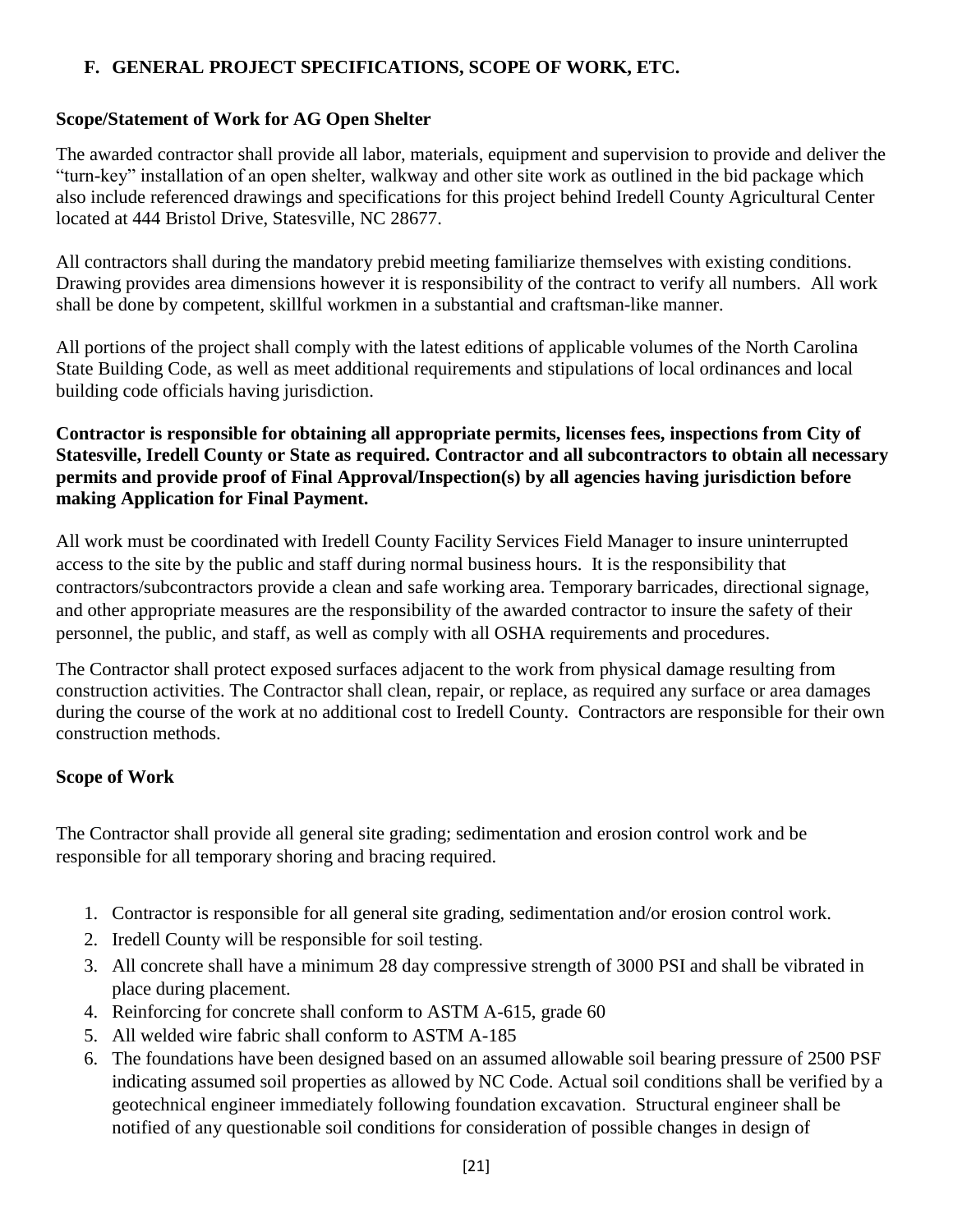foundations show on the provided drawing.

- 7. All lumbar shall be new, pressure treated, No. 1 minimum grade, southern pine, unless otherwise noted. All fasteners specified shall be hot-dipped galvanized. All nails specified are common nails. Engineered Lumber: Fb min.  $= 2600 \text{ psi}$  E min.  $= 2,000,000 \text{ psi}$
- 8. **Walkway – 4x6:** Need to excavate, build formwork, pour/level and smooth concrete to build a 4"thick, 4 ft. x16 ft. walkway, starts from center of shelter to open road. The walkway must be ADA Compliant.
- **9. Attachment A is the Architectural Design for the open shelter and provides all structural design requirements. Design Loads may be found under Appendix B.**

#### **10. Site Map for the placement for open shelter is found on Attachment B.**

#### **Warranty**

Contractors warrant and/or guarantee for a period of **1 year** from date of Owner's acceptance, or longer for specific warranty stipulations, all material and workmanship installed under this contract to be of good quality in every respect and to remain so for predetermined periods as set forth in the Specifications. The Contractor shall correct defects that may occur as the result of faulty materials or workmanship, or otherwise nonconforming work, within *30 days or sooner* after notification by Iredell County, at no additional cost to Iredell County. The period of the Contractor's warranty(is) for any items herein are not exclusive remedies, and Iredell County has recourse to any warranties of additional scope given by the Contractor to Iredell County and all other remedies available at law or in equity. The Contractor's warranties shall commence with acceptance of/or payment for the work in full.

The Contractor shall pass along to Iredell County any additional warranties offered by the manufacturers, at no additional costs to Iredell County, should said warranties extend beyond the *1 year* period specified herein.